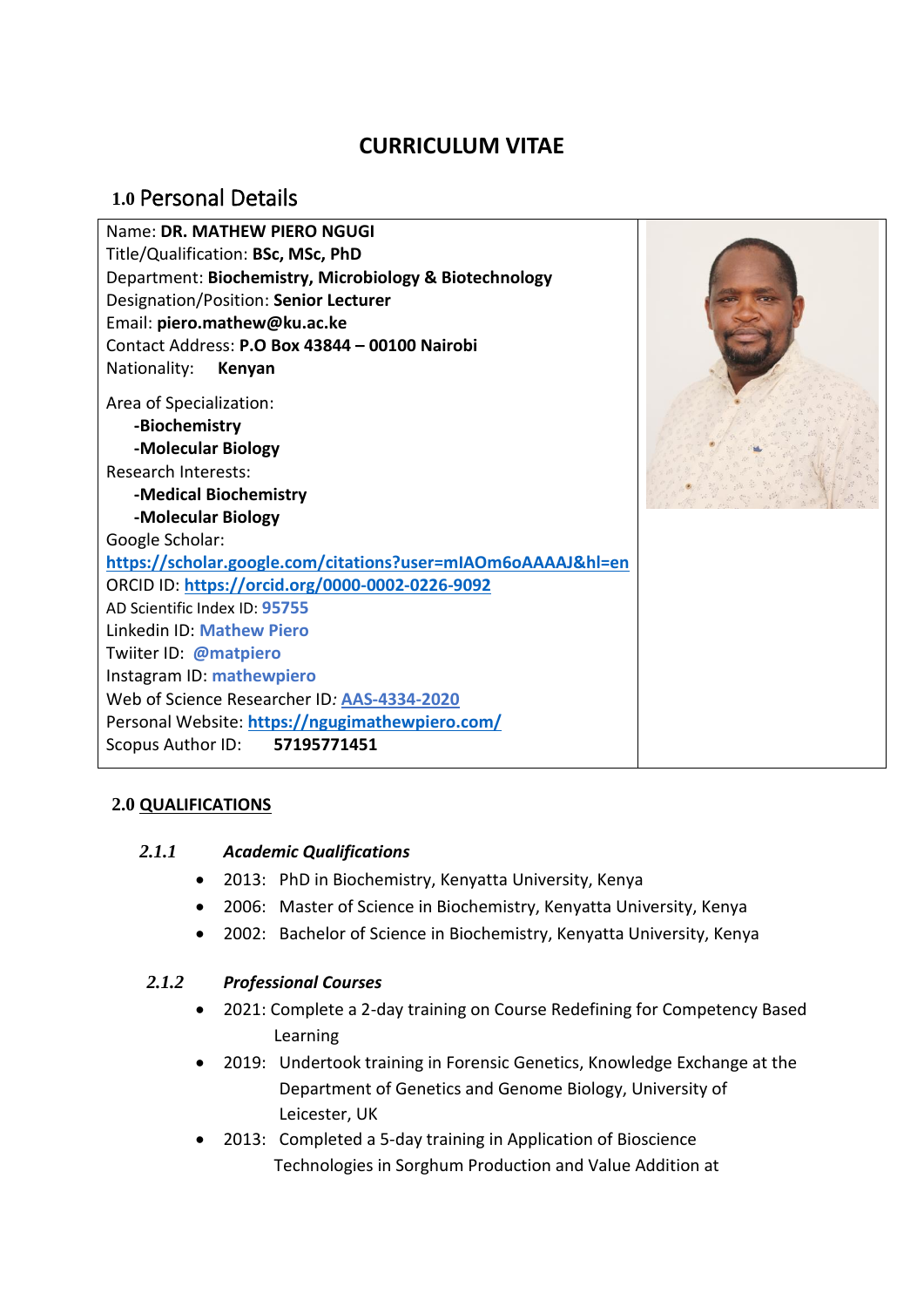Kenyatta University, organized by ASARECA

- 2011: Completed a course on Basic Skills in Teaching Methodology and Course Examination at Kenyatta University, organized by Regional Centre for Capacity Development
- 2008: Completed a Short Course on Environmental Biosafety, at Moi University, Chepkoilel Campus

#### **3.0 EMPLOYMENT HISTORY**

| $\bullet$ Sept, 2019 to date: | Senior Lecturer, Department of Biochemistry, Microbiology                         |
|-------------------------------|-----------------------------------------------------------------------------------|
|                               | and Biotechnology, Kenyatta University                                            |
| $\bullet$ 2014 $-Aug$ , 2019: | Lecturer, Department of Biochemistry, Microbiology and                            |
|                               | Biotechnology, Kenyatta University                                                |
| $\bullet$ 2010-2014:          | Tutorial Fellow, Department of Biochemistry and                                   |
|                               | Biotechnology, Kenyatta University                                                |
|                               | $\bullet$ Jan. 2010 – Aug. 2010: Assistant Lecturer in the Department of Pure and |

• **Jan, 2010 – Aug, 2010:** Assistant Lecturer in the Department of Pure and Applied Sciences, Technical University of Mombasa

#### **4.0 ADMINISTRATIVE RESPONSIBILITIES**

#### *4.1 At Kenyatta University*

- **October, 2020 to Present:** Appointed Chairman, Department of Biochemistry, Microbiology and Biotechnology.
- **April, 2020 to Present:** Section Head for Medical Biochemistry Section in School of Medicine
	- $\checkmark$  To Coordinate teaching and examination of Medical Biochemistry students in the Schools of Medicine and Pharmacy.
- **July, 2017:** Appointed by the Chairman, Department of Biochemistry, Microbiology and Biotechnology as a member of a committee to develop a Master of Science (Forensic) degree programme.
- **June, 2015 to January, 2019:** Appointed Examinations Coordinator,

Department of Biochemistry, Microbiology and Biotechnology

- **2016 to date:** Departmental representative in the School Research Committee
- **2014 to date:** Expert Trainer of Departmental Staff on Smart Board Use in Teaching
- **March, 2014-Nov, 2016:** Chairman, Departmental Board of Postgraduate Studies (DBPS)
- 5<sup>th</sup> October. 2016: **th October, 2016:** Appointed by DVC (Research, Innovation & Outreach) to Proposal Writing Committee to prepare a fundable proposal in Agriculture and Food Security.
- **17th August, 2016:** Appointed by DVC(Academic) to the Dean, Graduate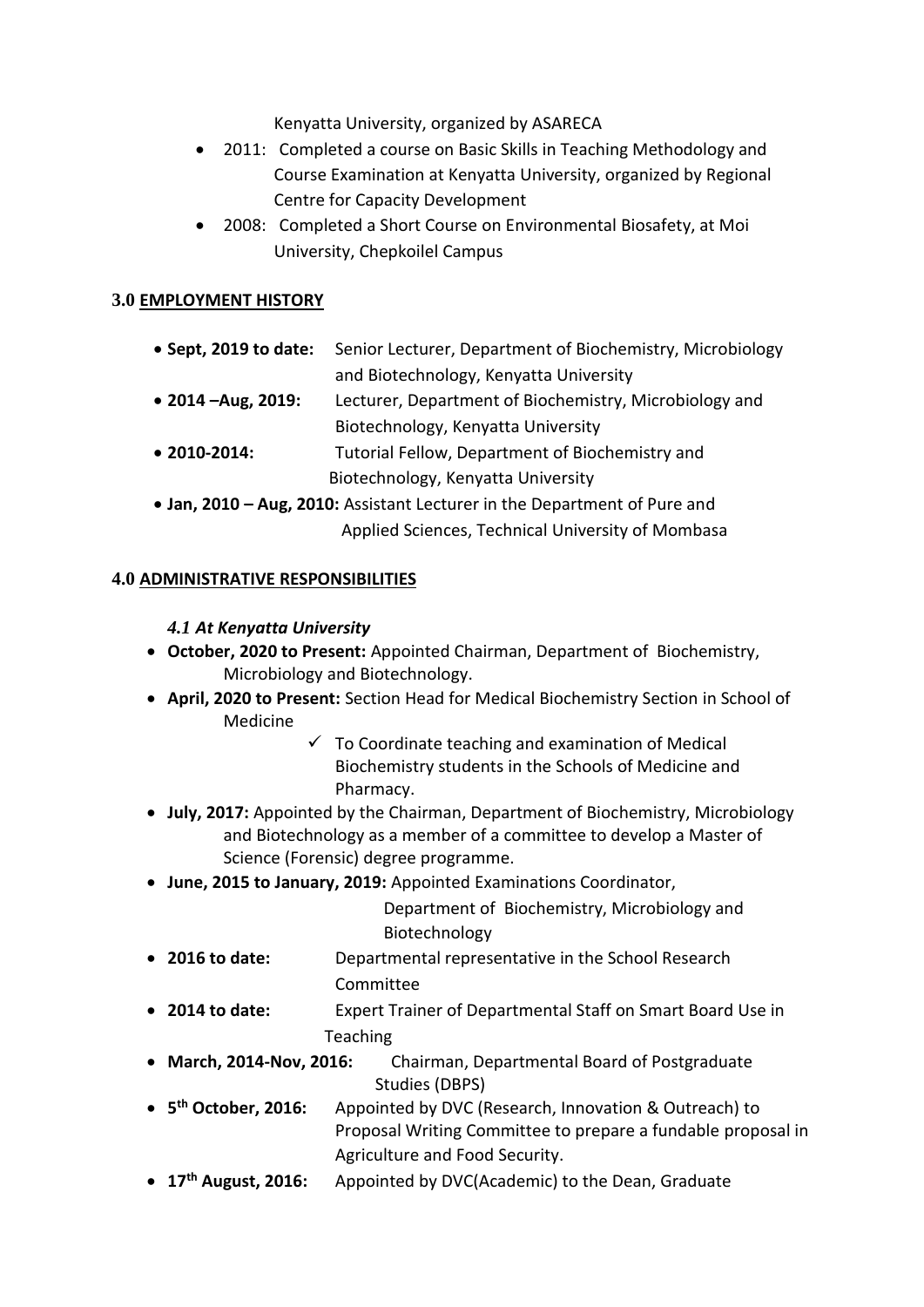School's **Committee on Data Analysis for Developmemt of Guidelines on Thesis Supervision and Code of Conduct** to guide postgraduate research activities in Universities in Kenya (*Commissioned by Commission For University Education*).

• **9 th July, 2015:** Appointed by the Chairman, Department of Biochemistry and

Biotechnology as a Member of the Committee on Preparation for Inspection of Medical Biochemistry Programmes by the Kenya Medical Practitioners and Dentists Board (KMPDP).

- **February 2015:** Appointed by the Vice Chancellor in a committee to develop a concept note to be submitted to World Bank for financing centers of excellence in capacity development in the field of Biotechnology in East and Central Africa
- **April 2014:** Appointed by the Vice Chancellor in a committee to develop a concept note to be submitted to ASARECA entitled "Capacity Development for sustainable Plant genetic resources (PGRS) utilization and conservation in eastern and central Africa"
- **2013 to date:** Member, Departmental Strategic Plan Development Committee
- **2013 to 2019:** Departmental Co-ordinator for University Website Updates
- **2013 to date:** Chairman, Kenyatta University Biochemistry and Biotechnology Staff Welfare (KUBBSWA)

### *4.2 At Other Institutions*

| 2016 to date: | External Examiner, Jomo Kenyatta University of Agriculture and    |
|---------------|-------------------------------------------------------------------|
|               | Technology (JKUAT), Mombasa CBD Campus                            |
| 2018 to date: | External Examiner, Technical University of Mombasa, Department of |
|               | Pure and Applied Sciences                                         |
| 2016 to date: | Editorial Board Member, Archives of Microbiology and Immunology   |

### **5.0 POSTGRADUATE SUPERVISION**

### **5.1 PhD SUPERVISION**

**5.1.1 COMPLETED**

# **14th December, 2018**

- **Nzaro Gona Makenzi (I84/21326/2010):** "*In vitro* Regeneration and Evaluation of Salt Stress Tolerance of Selected Kenyan Sweetpotato *(Ipomoea batatas)* Genotypes"
- **Purity Gacheri Limbua (I84/28502/2014):** "*Agrobacterium tumefasciens*-Mediated Introgression of IPT Gene in Selected Kenyan Ground Nut Genotypes to Enhance Drought Tolerance".

# **20th December, 2019**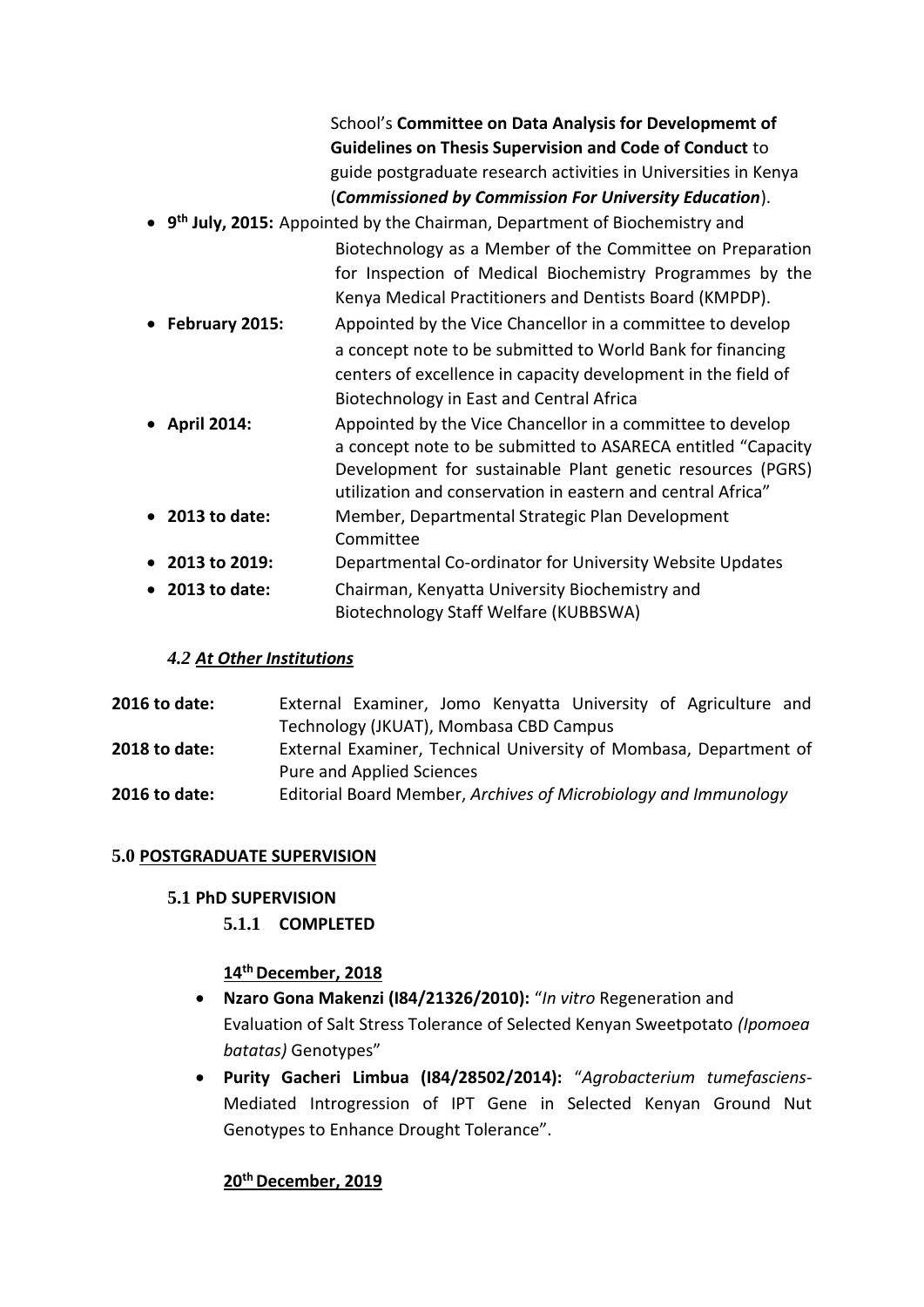• **Wycliffe Arika Makori (I84/37010/2016):** "Antiobesity, Cognitive Enhancing, Neurobehavioral, Antioxidant Effects and Phytochemical Profile of Dichloromethane Leaf Extracts of *Gnidia glauca* (Fresen)".

### **23 rd July, 2021**

- **Njoroge Gideon Kimani (I84/27460/2014):** "*In vivo* Hypoglycemic activity and Safety of *Tricum aestivum, Hordeum vulgare, Urtica massaica* and *Cynanchum viminale".*
- **Kiambi Joseph Mworia (I84/37011/2016):** "Antipyretic, Antinociceptive and Antiinflammatory Potential of Dichloromethane Leaf Extracts of *Eucalyptus globulus* and *Senna didymobotrya* in Animal Models".

### **17th December, 2021**

- **Wambani Japheth Rapando (P97/33760/2015):** "*In Vitro* Antibacterial, *In Vivo* Immunomodulatory and Safety Properties of Ethylacetate Leaf Extracts of *Ocimum basilicum".*
- **Stephen Maina Gitahi (I84/33763/2015):** "Phytochemical Profiles and Bioefficacy of Organic Leaf Extracts of *Tithonia diversifolia* and *Vernonia lasiopus* against *Sitophilus zeamais".*

### **5.1.2 ONGOING**

- **Eliakim Mbaka (I84/29467/2014):** "Hepatoprotective, Nephroprotective and Antioxidant Activities of Selected Medicinal Plant Extracts in Mice".
- **Njagi Martin Mugendi (I84/28651/2014):** "Antiobesity and Cardioprotective Effects of Aqueous and Hexane Extracts of *Momordica charantia* L. and *Solanum incanum* L. in Obese Mice".
- **Kimuni Susan Nyawira (I84/31988/2015).** "Antipyretic, Antinociceptive and Antiinflammatory Properties of Methanolic Extracts of *Osyris lanceolata, Cissampelos parreira* and *Vernonia branchycalyx* in Rat Models"
- **Juma Kelvin Kisaka (I84/32315/2015):** "Effects of *Urtica dioica, Cucurbita pepo* and *Spinacea oleraceae* Extracts in Amelioration of Alcohol-Induced Toxicity in Rat Models".
- **Osano Kenneth Onyango (I84/39115/2016): "**Biochemical Diversity, Nutritional Profiles and *In Vivo* Hepatoprotective Activities of Selected Edible *Solanum nigrum* Variants".
- **Muchemi Kariuki Peterson (I84/33218/2015):** Molecular Characterization of Maize Germplasm and Screening for Resistance to Maize Lethal Necrosis Diseases in Kenya".
- **Joel O. Masanga (I84/38221/2016):** "Stability and Biosafety Evaluation of Locally Developed Aflatoxin and Striga-Resistant Transgenic Maize".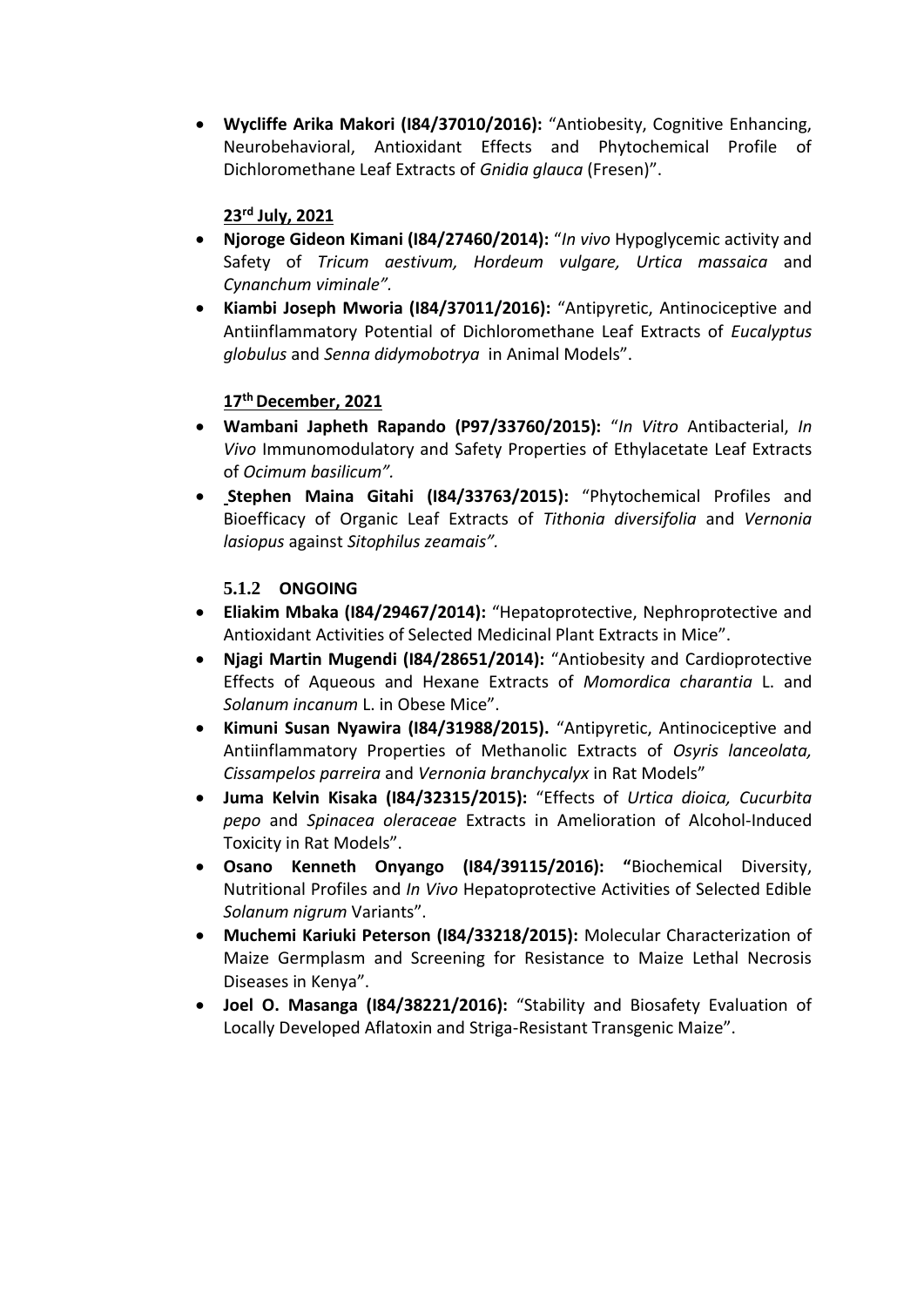#### **5.2 MASTERS SUPERVISION**

#### **5.2.1 COMPLETED**

#### **18th December, 2015**

- **Gitahi Stephen Maina (I56/CE/24660/2012):** "Antipyretic and Antinociceptive Properties of Dichloromethane:Methanolic Leaf and Root Bark Extracts of *Carisa edulis* (Forssk.) Vahl in Rats".
- **Njagi Jim Muriithi (I56/1014/2008):** "Determination of Hematological Effects of Methanolic Leaf Extracts of *Vernonia lasiopus* (O. Hoffman) and Seeds Extracts of *Solanum incanum* (Linnaeus) in Mice".
- **Marigi N. Emma (I56/21971/2012):** "Transformation of selected cassava germplasm for enhanced resistant to CBSD".
- **Mwangi Boniface Maina (I56/CE/24661/2012):** "Evaluation of Antinociceptive and Antiinflammatory Properties of Dichloromethane: Methanolic Extracts of C*aesalpinia volkensii* and *Maytenus obscura* in Rats Models".

#### **15th July, 2016**

- **Mawia Amos Musyoki (I56/25517/2013): "**Diversity Studies and Molecular Characterization of Kenyan Rice (*Oryza sativa* L.) Varieties Based on Amylose Content and Gelatinization Temperature".
- **Joseph Kiambi Mworia (I56/CE/24613/2012):** "Determination of antinociceptive activity of acetone leaf extracts of *Caesalpinia volkensii* and *Carissa spinarum* in mice models".
- **Wambua Festus Kioko (I56/27393/2013):** "Diversity Studies and Molecular Characterization of Kenyan Rice (*Oryza sativa* L.) Based on Aroma and Kernel Elongation".
- **Aliyu Umar (I56F/23555/2013):** "Evaluation of Anti-Aphids properties of Aqueous Ripen Fruit Sap Extract of *Solanum incanum".*
- **Makori Wycliffe Arika (I56/20181/2012).** "Bioprospecting of Plants used Traditionally in the Management of Diabetes Mellitus".

### **16th December, 2016**

- **Jorum Humphrey Obel (I56/CTY/PT/24942/2013):** "Effects of Dichloromethane: Methanolic Leaf Extracts of *Carissa edulis* (forsk.) Vahl on Hematological and Serum Lipid Profiles in Rat Models".
- **Anne W. Njoroge (I56/26837/2013):** "Determination of *in vitro* Anticholinesterase Activities of *Carphaela glaucescens* and *Gnidia glauca*  in Stem Borer (*Chilo partellus)".*
- **Wanyonyi Christine Nakhumicha (I56/20412/2012):** "Tissue Culture Responsiveness and *Agrobacterium-*Mediated Transformability of Selected Kenya Cassava Varieties".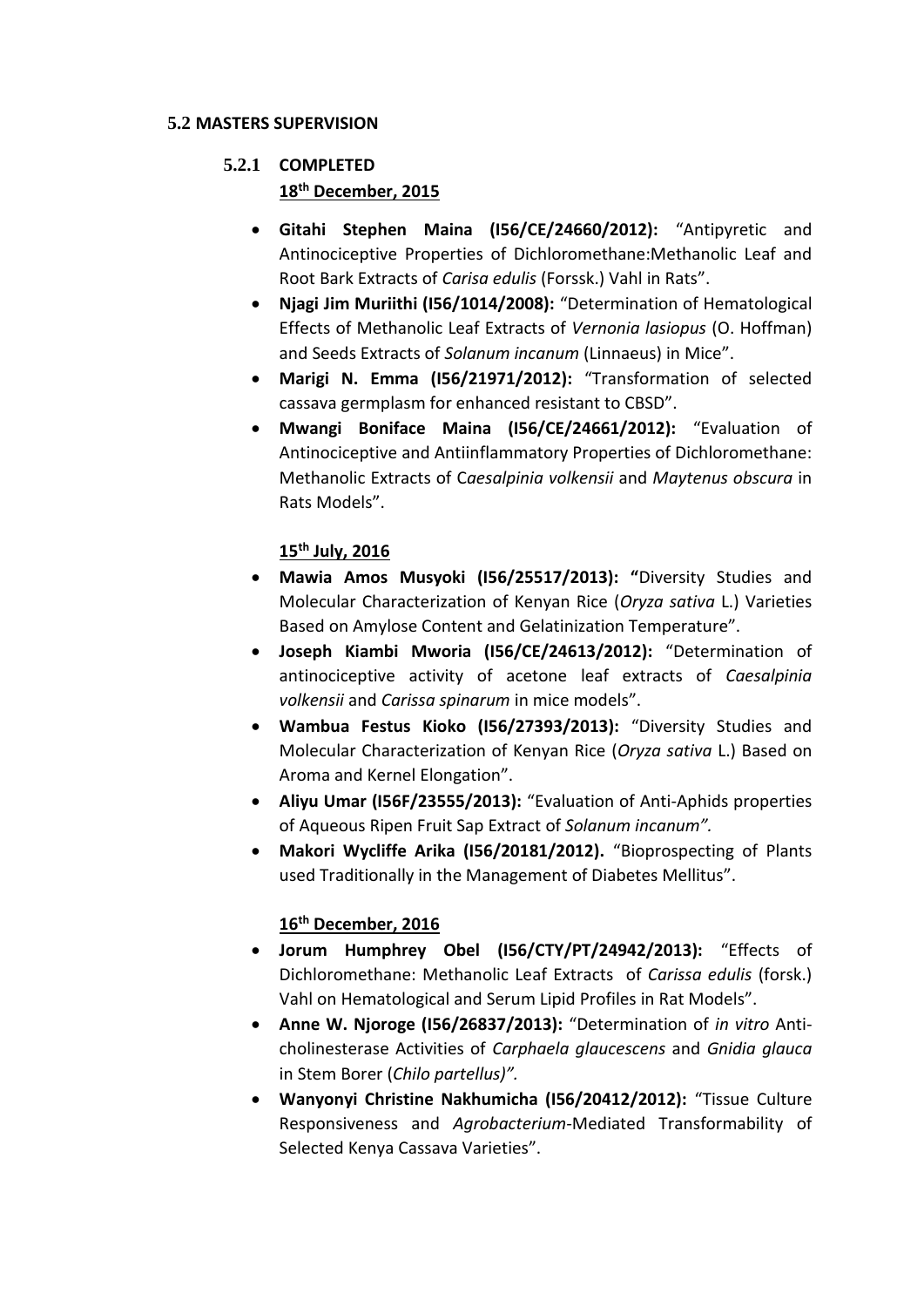- **David Easter Syombua (I56/21974/2012):** "Optimization of Regeneration Protocol and Evaluation of *Agrobacterium* Infectivity of Selected Kenyan Cassava Genotypes".
- **Ogola Philip Einstein (I56/20183/2012):** "Levels of Background Ionizing Radiations from Human Premises and Selected Quarries around Nairobi County".
- **Onyango Kenneth Osano (I56/24933/2013):** "*In vivo* Toxicity of Dichloromethane and Methanol Leaf Extracts of *Prosopis juliflora".*
- **Lagat Rose Chemutai (I56/28992/2013):** "Physicochemical Characterization and Selected Quality Trait-Based Genetic Diversity Studies on Selected Kenyan and Tanzanian Rice (*Orya sativa* L.*)* Varieties".
- **Njagi Shadrack Mwenda (I56/24935/2013):** "*In Vitro* Antiproliferative Activity of Aqueous Root Bark Extract of *Cassia abbreviate".*
- **Felix Matheri (I56/26862/2013):** "Determination of Genetic Variability of *Passiflora edulis* (Sims) *f. flavicarpa* (Deg) in Mbeere South Sub-County".
- **Mwangi Peter Nthiga (I56/27046/2014):** "Antipyretic and Antinociceptive Properties of *Harrisonia abyssinica* and *Landolphia buchananii* in Animal Models".
- **Milcah Wagio Kigoni (I56/22433/2012):** "Evaluation of Molecular Interfaces to Identify Immune Responsive Epitopes in *Theileria parva*  and the Tick Vector *Rhipicephalus appendiculatus".*
- **Kamau Kimani James (I56/27066/2014):** "Antipyretic and Antiinflammatory Properties of Methanolic Extracts of *Kigelia africana*  and *Acacia hockii* in Rat Models".

### **4 th August, 2017**

- **Duncan Maina Kariuki (I56/CTY/PT/27310/2014):** *In Vivo* Safety of Dichloromethane: Methanolic Extracts of *Allium sativum* in Rat Models.
- **Gaichu Daniel Muthee (I56/CTY/PT/27105/2014):** "Antipyretic and Antiinflammatory Potential of Dichloromethane: Methanolic Leaf and Stem Bark Extracts of *Ximenia americana* in Laboratory Animals".
- **Samson Koech Cheruiyot (I56/28505/2014):** "Analgesic, Antipyretic and Anti-inflammatory Potential of Dichloromethane Root Extract of *Clutia abyssinica* in Rats and Mice Models".

### **15th December, 2017**

• **Robert O. Odhiambo (I56/28877/2014):** Bioefficacy of Organic Blend Extracts of *Allium sativum* L. and *Ocimum basilicum* L. Against Maize Weevils (*Sitophilus zeamais)".*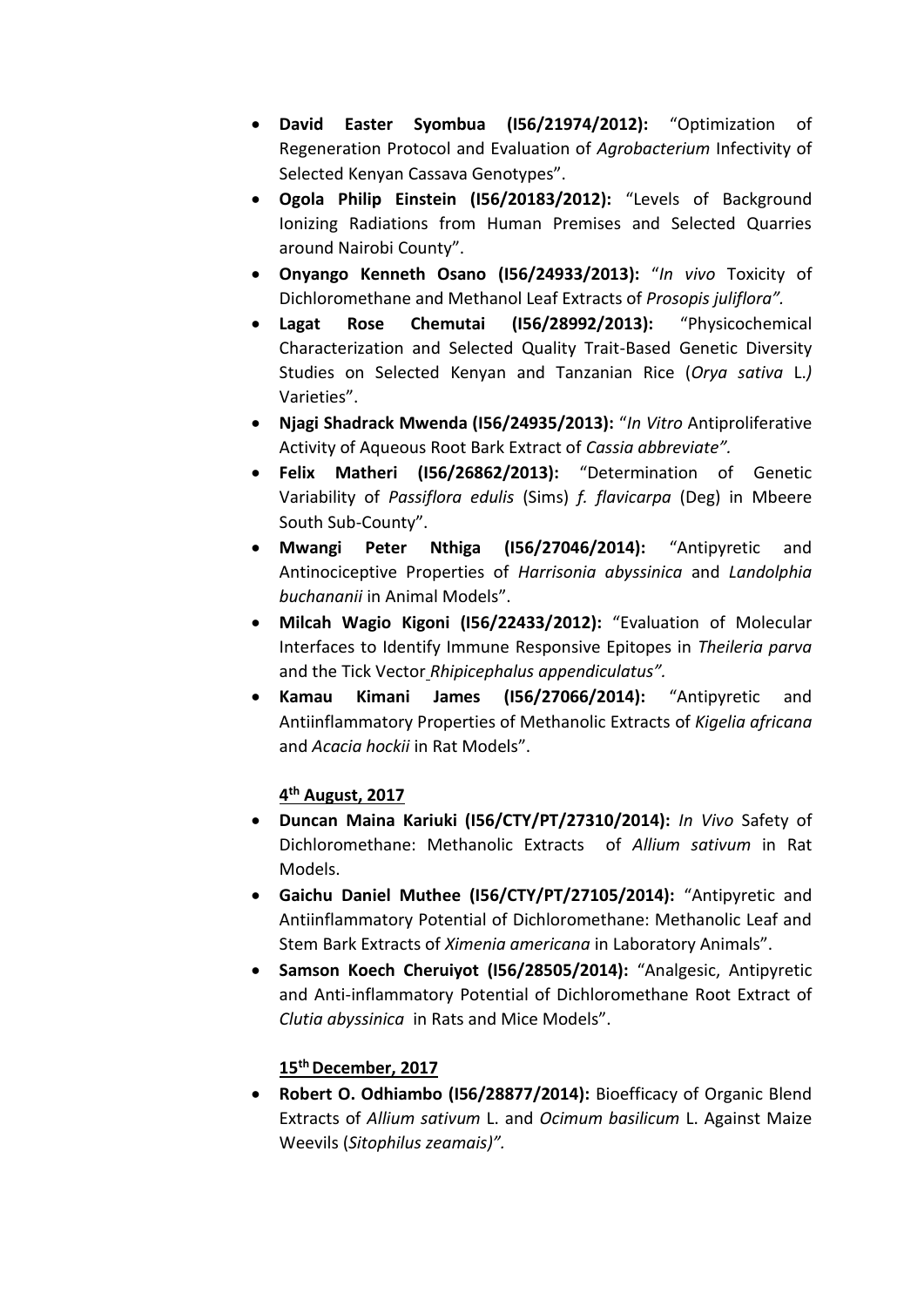- **Ngai David Nyaga (I56/CE/28568/2013):** "Antioxidant Effects of Dichloromethane:Methanolic Extracts of *Pappea capensis* in Alloxaninduced Diabetic Rats".
- **Stephen K. Mwihia (I56/CE/25292/2014):** "Antibacterial and Antioxidant Activities of Seed Extracts of *Annona squamosal* Collected from Kirinyaga County, Kenya".
- **Muia Prominah Kavinya (I56/CE/20256/2012):** "Performance of Genexpert Test in Detecting Pulmonary Tuberculosis and Rifampicin Resistance in Patients Attending Kitui County Hospital, Kenya".
- **Onyango Tonny Omondi (I56/CTY/PT/24940/2013):** "Effects of Maalaox Plus<sup>R</sup> Antacid and Purecal<sup>R</sup> Calcium Supplements on Liver and Kidney Functions Following Heavy Alcohol Intake in Rats".

### **4 th August, 2018**

- **Ndile Michael Musila (I56/CE/24317/2013):** "*In Vivo* Toxicity of Methanolic Extracts of *Caesalpinia volkensii* (Harms) and *Vernonia lasiopus* (O. Hoffman) in Rat Models".
- **Veronica A. Sindani (I56/28876/2014):** "*In Vivo* Antiinflammatory, Anlgesic and Antipyretic Effects of Dichloromethane Stem Bark Extracts of *Acacia mellifera* (Vah) Benth".
- **Kibiwott Scolar Jepkorir (I56/28828/2013):** "Antioxidant Activity of Dichloromethane and Methanol Blend Extracts of *Carissa edulis* and *Caesalpinia volkensii* in Alloxan-induced Diabetic Rats".
- **Maoga Jane Bosibori (I56/28879/2014):** "*In Vitro* Antioxidant Effects of Dichloromethane:Methanolic Extracts of *Clutia abyssinica* and *Maytenus obscura".*
- **Fridah Machani (I56/27937/2013):** "Genetic Variation Among *Sclerocary birrea (*Marula) Populations Using AFLP Markers".

# **14th December, 2018**

- **Ngari Loise Ngithi (I56/24137/2013):** "Phenotypic and Genotypic Diversity of *Catha edulis* (Vahl) Grown in Embu County, Kenya".
- **Wilhelmy Marion Jebet (I56/CTY/PT/33457/2014):** "Bioefficacy of Organic Extracts of Fish Poison Bush (*Gnidia glauca*, Fresen) Against Cowpea Weevil (*Callosobruchus maculatus*, Fabricius)"
- **Sieberi Berick Moturi (I56/CE/26345/2014):** "*In Vitro* Antibacterial Activities of Dichloromethane:Methanol Extracts of *Fuerstia Africana, Polygala sphenoptera* and *Centella asiatica* against Selected Bacteria".

### **26th July, 2019**

• **Kenedy W. Wafula (I56/CE/24744/2011):** Antioxidant Activities of Dichloromethane Extracts of *Strychnos heningsii* and *Ficus sycomorus*  in Pancreas of Alloxan-Induced Diabetic Mice.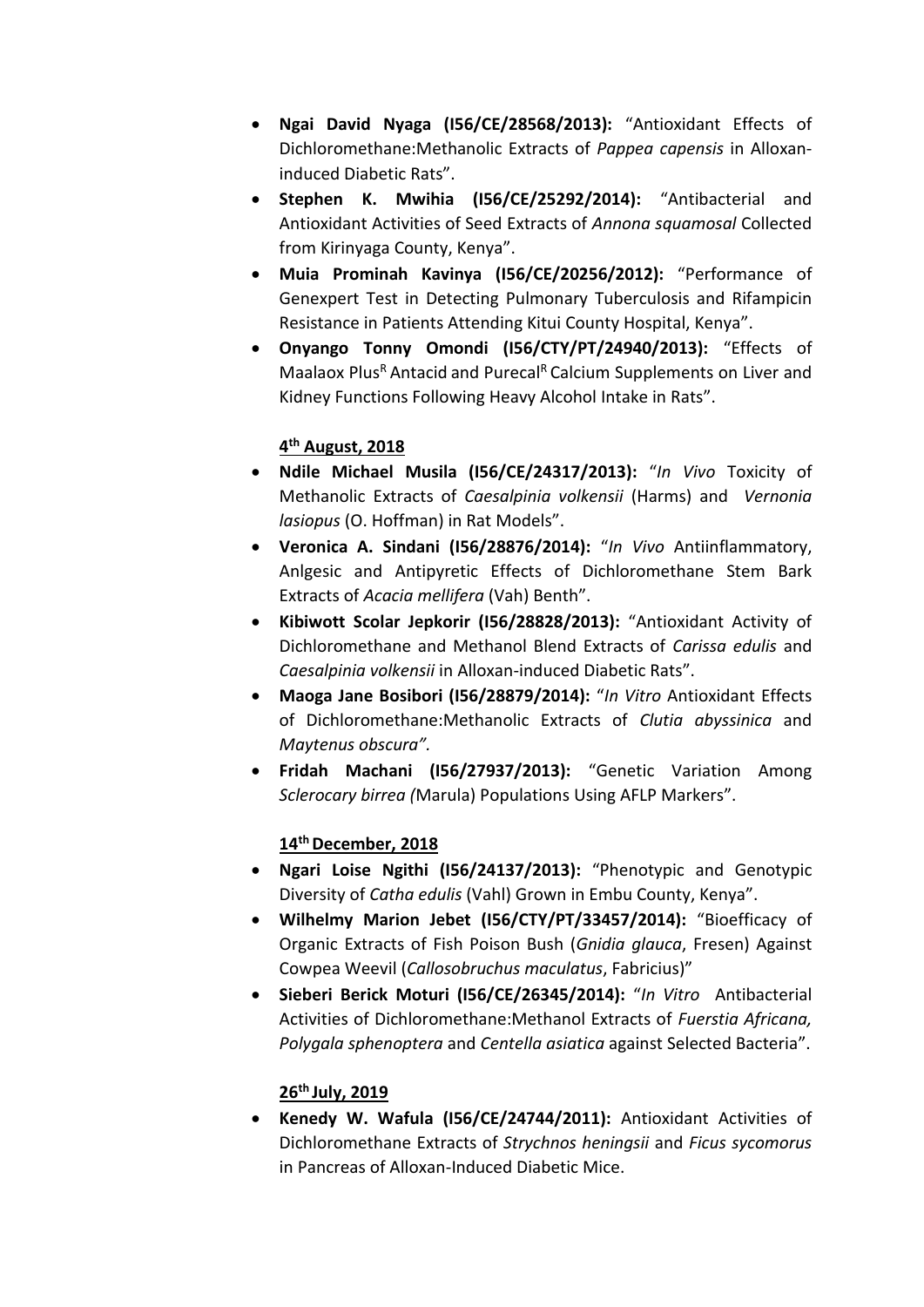- **Ochola Celestine Anyango (I56/28567/2013):** "Antibacterial Effects of Methanolic Leaf Extracts of *Acacia ataxacantha* and *Pilostigma thonningii".*
- **Wambua Rachel Kitondo (I56/CE/25790/2014):** "*In Vitro* Antibacterial Activities of Dichloromethane: Methanolic Extracts of *Croton megalocarpus* Hutch*, Strychnos henningsii G*ilg and *Psorospermum febrifugum* Spach"

### **20th December, 2019**

- **Audrey Chepkemoi (I56/27773/2014):** "Antiinflammatory, Antinociceptive and Antipyretic Activities of Acetone Stem Bark Extracts of *Pappea Capensis* in Animal Models".
- **Kakuta George Musyoki (I56/CE/20543/2012):** "Determination of Reference Intervals for Selected Biochemical Parameters for Adolescents in Kilifi County, Kenya".
- **Ayienda C. Kerubo (I56/CTY/PT/27774/2014):** Antimicrobial Activities of Dichloromethane:Methanolic Leaf and Stem Bark Extracts of *Psidium guajava* (Linn).
- **Ireri Moses Munene (I56/CE/26169/2014):** "Analgesic and Antiinflammatory Potential of Methanolic Extracts of *Pistacia aethiopica* and *Warbugia ugandenis* in Mice Models".
- **Mwangi Elias Kihara (I56/CTY/PT/26870/2013):** "Effects of Selected Carrier Materials and Storage Temperatures on Survival, Viability and Efficacy of Rhizobia Biofertilizers".

### **18th December, 2020**

- **Gervason Apiri Moriasi (I56/CE/29078/2015):** "Cognitive Enhancing and Antioxidant Activities of Methanolic and Aqueous Extracts of *Philiostigma thonningii* (Schum.) and *Londocarpus eriocalyx* (Harms.)".
- **Awino Duncan (I56/CE/25502/2011):** "Development of Health Associated Reference Intervals for Commonly Requested Haematological Parameters in Adolescents Living in Kilifi County, Kenya".
- **Guchu Beatrice Muthoni (I56/CE/25204/2014):** "*In Vitro* Antioxidant Activity of Methanolic Extracts of *Caesalpinia volkensii, Acacia hockii*  and *Vernonia lasiopus".*
- **Wanjira Michael Mumbe (I56/CE/25172/2014):** "Phenotypic and Genetic Characterization of Selected Kenyan Groundnuts (*Arachis hypongea.* L) Varieties".

# **23rd July, 2021**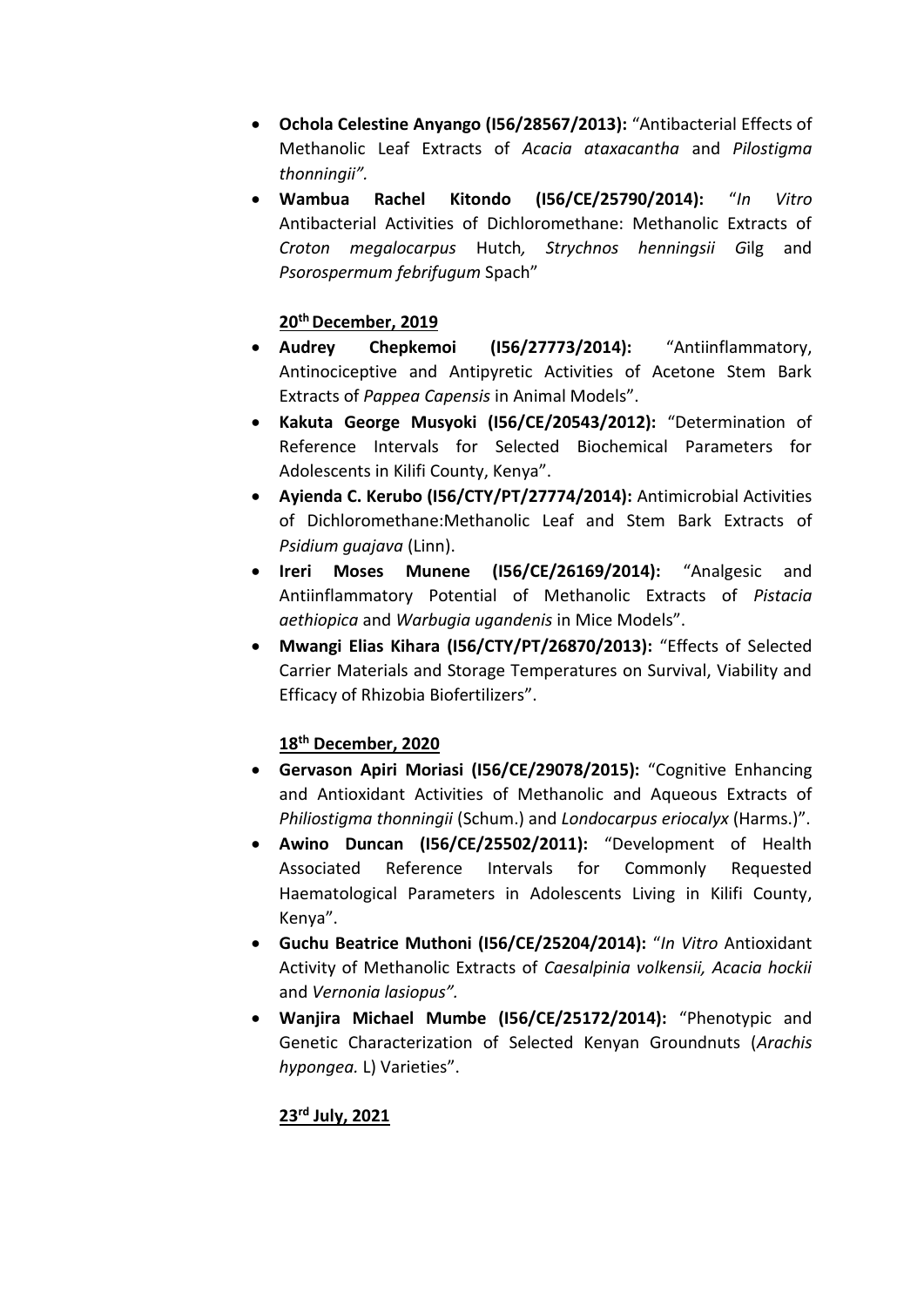- **Oloo Quenter Pendo (I56/CTY/PT/28573/2013):** "Effects of Paracetamol on the Liver and Kidney Functions of Rats Following Alcohol Intake".
- **Mwangi Jedidah Wangari (I56/37494/2016):** "Phenotypic and Genetic Characterization of Selected Kenyan *Vigna Radiata* (L.) Wilckzek (Mung Bean) Genotypes".
- **Kibet Willy Kiprotich (I56/28650/2014):** "Strigolactone Profile of Selected Legumes and their Potential for Use as Trap Crops for *Striga"*
- **Manyasa Joy Kabaka (I56/27918/2014):** "Behavioral and Molecular Responses of *Glossina Morsitans Morsitans* and *Glossina Pallidipes Tsetse* Flies to Selected Odor Cues"
- **Mwaeni Victoria Kiwasi (I56/39116/2016):** "Effects of Coadministered Coenzyme Q10 and Dimercaptosuccinic Acid on Arsenic-Induced Toxicity in a Mouse Model"

### **17th December, 2021**

- **Hezron Mutisya Muindi (I56/CE/26162/2014):** "Relative Astringent and Hemostatic Activities of Methanolic Leaf Extracts of *Croton Megalocarpus* Hutch and *Lantana Camara* Linn"
- **Biwott Kipchumba (I56/32940/2015):** "Effects of Administered Cynanocobalamin and Ubidecarenone Against Alcohol Mediated Toxicity in a Mouse Model"
- **Kimari Moses Kariuki (I56/CTY/PT/22251/2012):** "Effects of Targeted Organ Specific Knockdown of Multi-Drug Resistance Protein-1 on Lipid, Carbohydrate Levels and Feeding Patterns of *Drosophila melanogaster*"

### **5.2.2 ONGOING**

- **Makori P. Monari (I56/23456/2012):** "*Agrobacterium-*mediated Transformation of Tropical Maize for *Striga hermonthica* Resistance".
- **Kerubo Cashline (I56/CE/24139/2013):** "Hepatoprotective Activities Of DCM: Methanolic Extracts of *Ximenia americana* On Carbon Tetrachloride (CCl4) - Induced Liver Damage in Mice".
- **Gatambia Herman (I56/28371/2014):** "*In vivo* Hepatoprotective Properties of Acetone Seed and Leaf Extracts of *Solanum incanum* in Mice".
- **Muinde Mary Nthenya (I56/CE/28569/2013):** "Antinociceptive Activity of Methanolic Stem Bark Extract of *Acacia ataxacantha* in Mice Model".
- **Were Yvonne Nyambura (I56/22991/2012):** "Nutritional and Phytochemical Analysis of Different Dried and Fresh African Indigenous Leafy Vegetables Grown in Nairobi, Kenya".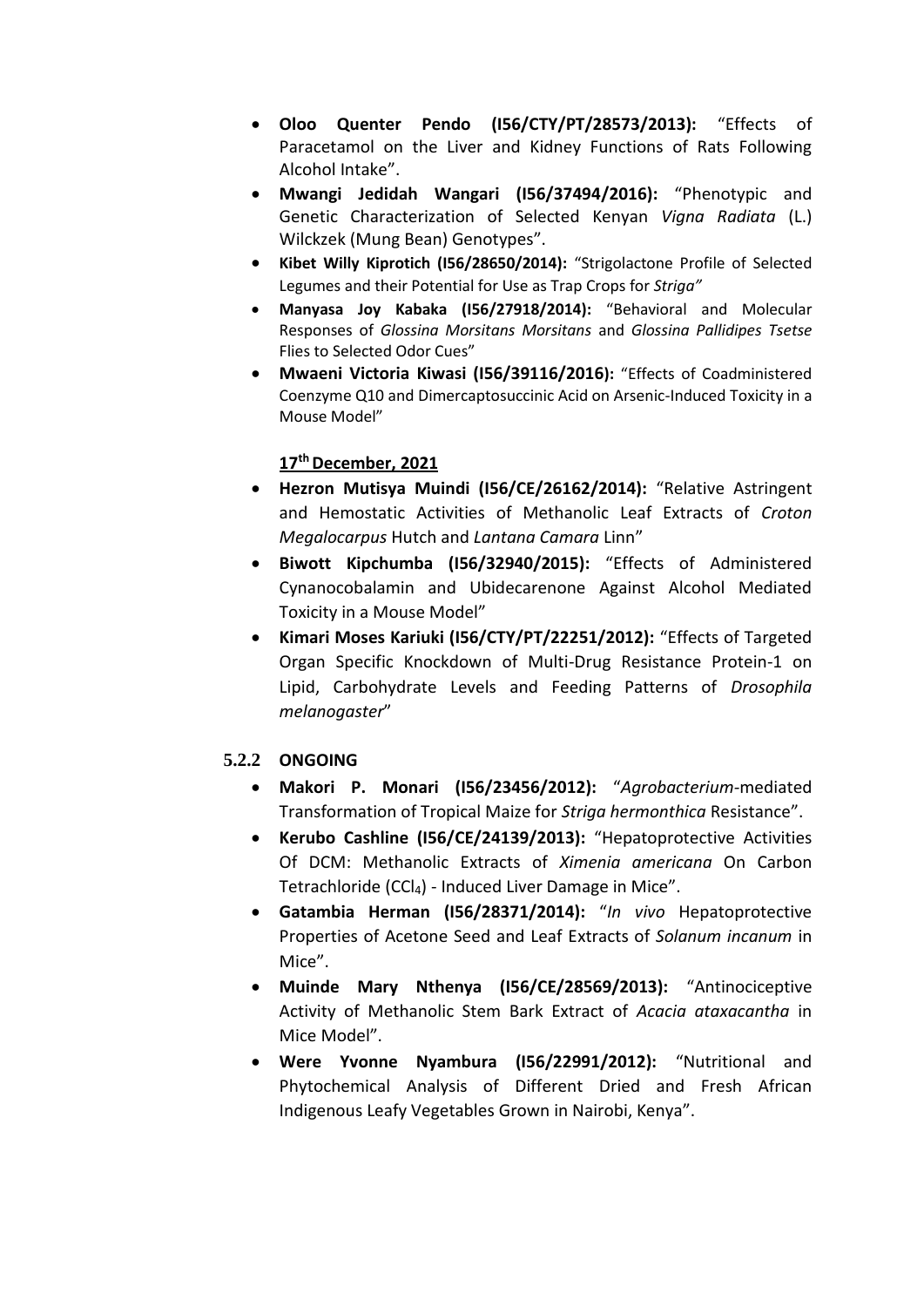- **Kariuki Ibrahim Waweru (I56/38032/2017):** "*In Vitro* Antioxidant, Antibacterial Activities and Phytochemical Profile of Aqueous Extract of *Eriobotrya japonica* Lindl"
- **Warui Lucy Waithira (I56/CTY/PT/20189/2012):** Bioefficacy of Dichloromethane-Methanolic Extracts of *Zingiber officinale* and *Capsicum frutescent* Against *Callosobruchus maculatus".*
- **Githaiga Fiona Muthoni (I56/37506/2017):** "Reactive Oxygen Species as Targets for Management of Systemic Lupus Erythromatosus in Animal Models"
- **Samoei Chemutai Judith (I56/32938/2015):** "*In Vitro* Anticandidal Activities of Essential Oils of *Ocimum gratissimum, Ocimum Kilimandscharicum* and *Lippia javanica".*
- **Katoo Alexander Athanas (I56/CE/24523/2012):** "Genetic and Morphological Characterization of Pigeon Pea (*Cajanus cajan* L) Using Simple Sequence Repeat Markers".

# **6.0 CONFERENCES/SEMINARS/WORKSHOPS**

• Attended 4th International Annual Scientific Conference of the Society for the Advancement of Science in Africa (SASA) at Kenyatta University on 24<sup>th</sup> -26<sup>th</sup> August, 2016 and presented a paper titled "Regeneration and RNAI-mediated downregulation of cyanoglycoside biosynthesis in Cassava (*Manihot esculenta* Crantz)".

# **7.0 RESEARCH AND PUBLICATIONS**

# **7.1 Articles in Refereed Journals**

- Akimat EK, Omwenga GI, Moriasi GA, and **Ngugi MP** (2021): Antioxidant, Anti-Inflammatory, Acute Oral Toxicity, and Qualitative Phytochemistry of The Aqueous Root Extract of Launaea cornuta (Hochst. Ex Oliv. & Hiern.), *Journal of Evidence-Based Integrative Medicine*. doi: [10.1177/2515690X211064585](https://doi.org/10.1177/2515690X211064585)
- Muindi H, Kibiti CM, and **Ngugi MP** (2021): Hemoglobin Precipitation: An Index of *In Vitro* Vasoconstrictive Activities of Methanol Leaf Extracts of *Croton megalocarpus* Hutch and *Lantana camara* Linn. *Evidence Based Complementary and Alternative Medicine,* [https://doi.org/10.1155/2021/3817106.](https://doi.org/10.1155/2021/3817106)
- Masanga, J., Oduor, R., Alakonya, A., **Ngugi, M.,** Ojola, P., Bellis, E. S., & Runo, S. (2021). Comparative phylogeographic analysis of *Cuscuta campestris* and Cuscuta *reflexa* in Kenya: Implications for management of highly invasive vines. *Plants, People, Planet,* 1*–*14. https://doi. org/10.1002/ppp3.10236
- Mwangi JW, Oduor RO, Muchemi PK and **Ngugi MP** (2021): Genetic and Phenotypic Diversity of Selected Kenyan Mung Bean (Vigna radiata L. Wilckzek) Genotypes.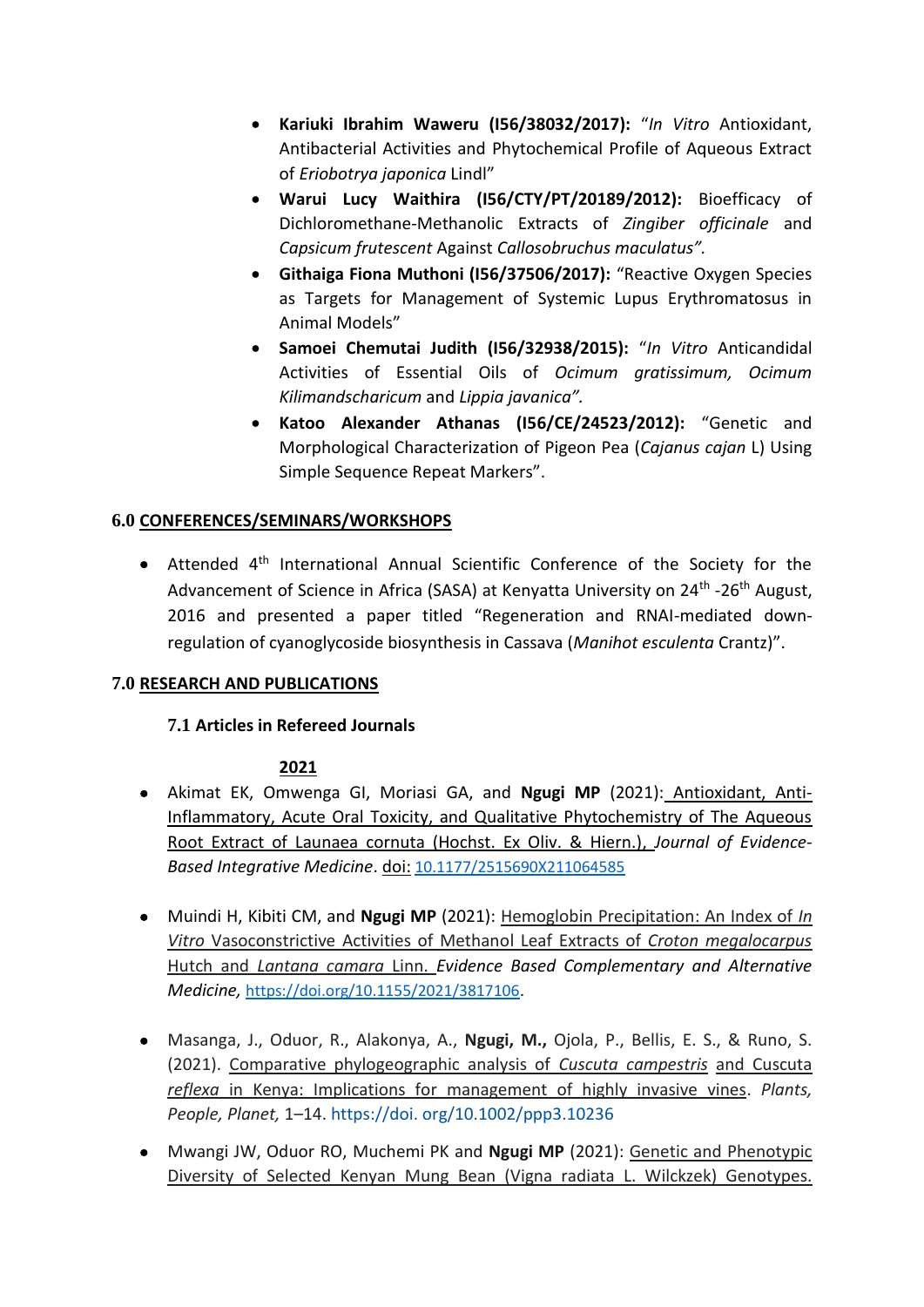*Journal of Genetic Engineering and Biotechnology*, 19:142. <https://doi.org/10.1186/s43141-021-00245-9>

- Gitahi SM, **Ngugi MP,** Mburu DN, Machocho AK (2021): Contact Toxicity Effects of Selected Organic Leaf Extracts of *Tithonia diversifolia* (Hemsl.) A. Gray and *Vernonia lasiopus* (O. Hoffman) against *Sitophilus zeamais* Motschulsky (Coleoptera: Curculionidae). *International Journal of Zoology,* vol. 2021, Article ID 8814504. <https://doi.org/10.1155/2021/8814504>
- Kimuni SN, Gitahi SM1, Njagi EM, **Ngugi MP** (2021): Antinociceptive potential of methanol leaf extracts of *Cissampelos parreira* (Linn), *Lantana camara* (Linn) and *Ocimum gratissimum* (African basil). *Journal of Advanced Biotechnology and Experimental Therapeutics,* 4(3): 349-364. https://doi.org/10.5455/jabet.2021.d135
- Moriasi GA, Kibiti CM, and **Ngugi MP** (2021): In *vivo* antidiabetic efficacy, mineral element composition, and qualitative phytochemistry of the aqueous leaf extracts of *Pentas zanzibarica* (Klotzsch.) Vatke and *Olea europaea* subspecies *africana* (Mill.) *Journal of Advanced Biotechnology and Experimental Therapeutics,* 4(3): 334-338. https://doi.org/10.5455/jabet.2021.d134
- Juma BS, Mweu C, **Piero M** and Mbinda W (2021): CRISPR/Cas genome editing: A frontier for transforming precision cassava breeding. *African Journal of Biotechnology,* Vol.20(6), pp. 237-250[. https://doi.org/10.5897/AJB2021.17344](https://doi.org/10.5897/AJB2021.17344)
- Moriasi GA, Ireri AM, Nelson EM and **Ngugi MP** (2021): In vivo *Anti-inflammatory, Anti-nociceptive, and I*n Vitro *Antioxidant Efficacy, and Acute Oral Toxicity Effects of the Aqueous and Methanolic Stem Bark Extracts* of *Lonchocarpus eriocalyx (Harms.). Heliyon,* 7(5). https://doi.org/10.1016/j.heliyon.2021.e07145*.*
- Muindi H, Kibiti CM, and **Ngugi MP** (2021): Hemostatic activities of methanol leaf extracts of *Croton megalocarpus* Hutch and *Lantana camara* Linn. *Journal of Advanced Biotechnology and Experimental Therapeutics,* 4(2): 215-222. https://doi.org/10.5455/jabet.2021.d122
- Mworia JK, Kibiti CM, Ngeranwa JJN and **Ngugi MP** (2021): Anti-inflammatory potential of dichloromethane leaf extracts of *Eucalyptus globulus* (Labill) and *Senna didymobotrya* (Fresenius) in mice. *Africa Health Sciences, 21(1).* DOI: [10.4314/ahs.v21i1.50](https://doi.org/10.4314/ahs.v21i1.50)
- Mwaeni VK, Nyariki, JN, Jillani N, Omwenga G, **Ngugi M** and Isaac AO (2021). Coenzyme Q10 Protected against Arsenite and Enhanced the Capacity of 2,3- Dimercaptosuccinic Acid to Ameliorate Arsenite-Induced Toxicity in Mice. *BMC Pharmacology and Toxicology, 22:19.* <https://doi.org/10.1186/s40360-021-00484-z>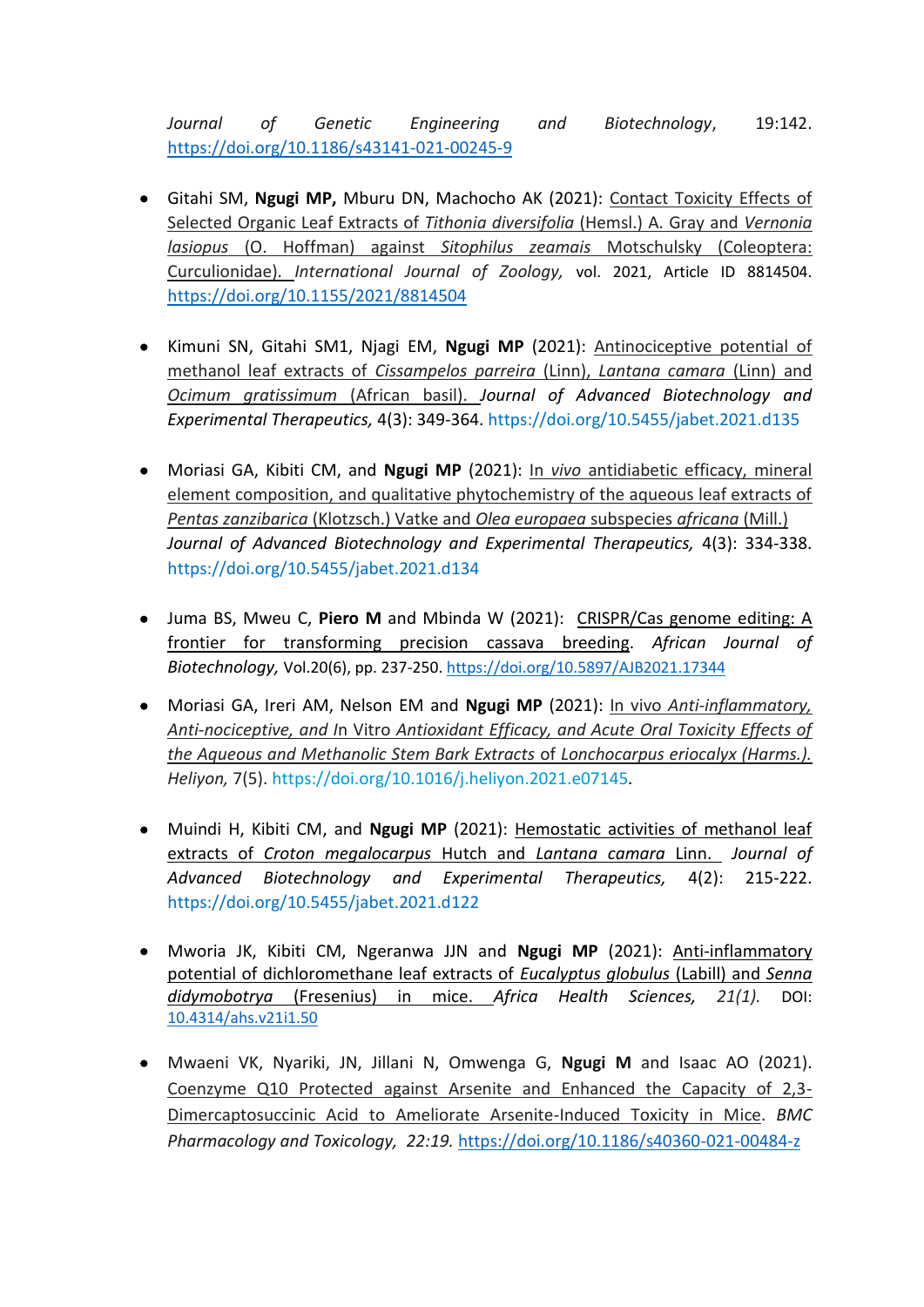- Mbinda W , Kavoo A, Maina F, Odeph M, Mweu C, Nzilani N and **Ngugi M** (2021). Farmers' Knowledge and Perception of Fingermillet Blast Disease and its Control Practices in Western Kenya. *CABI Agricultural Biosciences, 2:13.*  <https://doi.org/10.1186/s43170-021-00033-y>
- Masanga J, Mwangi BN, Kibet W, Sagero P, Wamalwa M, Oduor R, **Ngugi M,** Alakonya A, Ojola P, Bellis, ES and Runo S (2021). Physiological and ecological warnings that dodders pose an exigent threat to farmlands in Eastern Africa. *Plant Physiology.* <https://doi.org/10.1093/plphys/kiab034>
- Gitahi SM, **Piero MN**, Mburu DN and Kingori Machocho AK (2021). Repellent Effects of Selected Organic Leaf Extracts of *Tithonia diversifolia* (Hemsl.) A. Gray and *Vernonia lasiopus* (O. Hoffman) against *Sitophilus zeamais* Motschulsky (Coleoptera: Curculionidae). *The Scientific World Journal.* <https://doi.org/10.1155/2021/2718629>
- Syombua ED, Adero MO, MbindaWM, Wanyonyi CN, **Ngugi, MP** and Oduor, RO (2020). A system for rapid gene introgression into cassava immature leaves and subsequent recovery of transformed lines. *Plant Biotechnology Reports.* <https://doi.org/10.1007/s11816-020-00654-1>

- Moriasi, G, Ireri, A and **Ngugi MP** (2020). Cognitive-Enhancing, *Ex Vivo* Antilipid Peroxidation and Qualitative Phytochemical Evaluation of the Aqueous and Methanolic Stem Bark Extracts of *Lonchocarpus eriocalyx* (Harms. *Biochemistry Research International.* <https://doi.org/10.1155/2020/8819045>
- Joseph KM, Cromwell MK, Joseph NN, **Mathew PN** (2020). Analgesic potential of dichloromethane leaf extracts of *Eucalyptus globulus* (Labill) and *Senna didymobotrya* (Fresenius) in mice models. *Journal of Herbmed Pharmacology*, 9(4):391-399. doi: 10.34172/jhp.2020.49
- Guchu, BM, Machocho, AK, Mwihia, SK and **Ngugi, MP** (2020): *In Vitro* Antioxidant Activities of Methanolic Extracts of *Caesalpinia volkensii* Harms., *Vernonia lasiopus*  O. Hoffm., and *Acacia hockii* De Wild. *Evidence Based Complementary and Alternative Medicine,* [https://doi.org/10.1155/2020/3586268.](https://doi.org/10.1155/2020/3586268)
- Wanjira, MM, **Ngugi MP** and Mbinda, W. (2020). Phenotypic and Genetic Characterization of Selected Kenyan Groundnut (*Arachis hypongaea* L.) varieties. *African Journal of Biotechnology,* 19(9):591-601. DOI: 10.5897/AJB2020.17214.
- Moriasi, G, Ireri, A and **Ngugi MP** (2020). *In Vitro* Antioxidant Activities of the Aqueous and Methanolic Stem Bark Extracts of *Piliostigma thonningii* (Schum.). *Journal of Evidence-Based Integrative Medicine*, *25*, 2515690X20937988.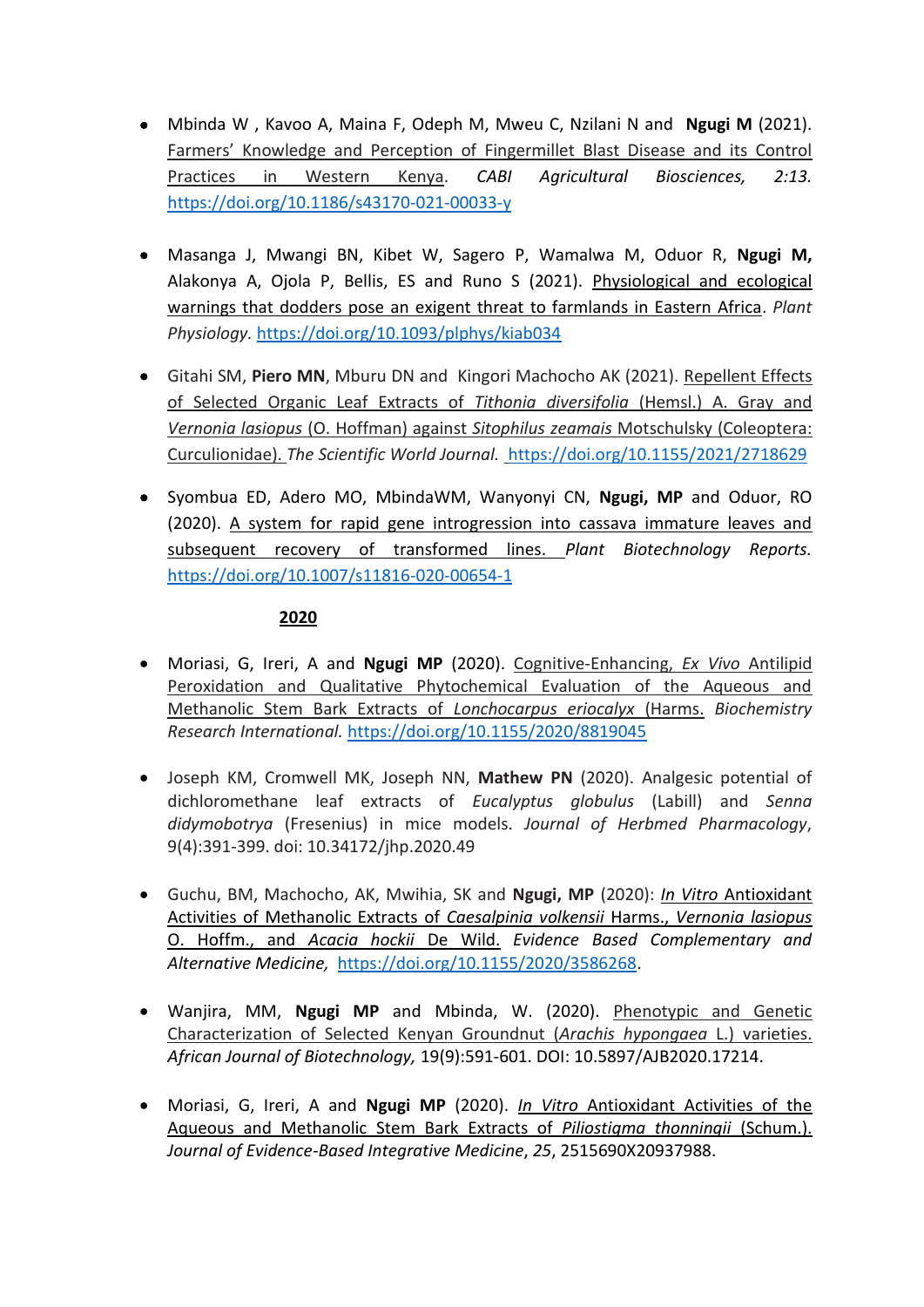- Odeph M, Luasi WW, Kavoo A, Mweu C, **Ngugi M**, Maina F, Nzilani N, Mbinda WM. Occurrence, distribution and severity of finger millet blast caused by *Magnaporthe oryzae* in Kenya. *African Journal of Plant Science*,*14(4):139–49.* https://doi.org/10.5897/AJPS2020.1970.
- Sieberi BM, Omwenga GI, Wambua RK, Samoei JC, and **Ngugi MP** (2020). Screening of the Dichloromethane: Methanolic Extract of *Centella asiatica* for Antibacterial Activities against *Salmonella typhi*, *Escherichia coli*, *Shigella sonnei*, *Bacillus subtilis* and *Staphylococcus aureus. The Scientific World Journal.*  [https://doi.org/10.1155/2020/6378712.](https://doi.org/10.1155/2020/6378712)
- Moriasi, GA, Ireri, AM., and **Ngugi, MP** (2020). *In Vivo* Cognitive-Enhancing, *Ex Vivo* Malondialdehyde-Lowering Activities and Phytochemical Profiles of Aqueous and Methanolic Stem Bark Extracts of *Piliostigma thonningii* (Schum.). *International Journal of Alzheimer's Disease*. [https://doi.org/10.1155/2020/1367075.](https://doi.org/10.1155/2020/1367075)

- Arika, W. M., Kibiti, C. M., Njagi, J. M., & **Ngugi, M. P.** (2019). Effects of DCM Leaf Extract of *Gnidia glauca* (Fresen) on Locomotor Activity, Anxiety, and Exploration-Like Behaviors in High-Fat Diet-Induced Obese Rats. *Behavioural Neurology*, *2019*.
- Mworia, J. K., Kibiti, C. M., **Ngugi, M. P.,** & Ngeranwa, J. N. (2019). Antipyretic Potential of Dichloromethane Leaf Extract of *Eucalyptus globulus* (Labill) and *Senna didymobotrya* (Fresenius) in Rats Models. *Heliyon*, *5*(12), e02924. doi:10.1016/j.heliyon.2019.e02924
- Arika, W. M., Kibiti, C. M., Njagi, J. M., & **Ngugi, M. P.** (2019). Anti-Obesity Effects of Dichloromethane Leaf Extract of *Gnidia Glauca* in High Fat Diet-Induced Obese Rats. *Heliyon*, *5*(11), e02800.
- Arika, W., Kibiti, C. M., Njagi, J. M., & **Ngugi, M. P.** (2019). *In Vitro* Antioxidant Properties of Dichloromethanolic Leaf Extract of *Gnidia glauca* (Fresen) as a Promising Antiobesity Drug. *Journal of Evidence-Based Integrative Medicine*, *24*, 2515690X19883258.
- Ngari, L. N., Njagi, S. N., Kamau, J. K., Lagat, R. C., Musyoki, A. M., Akoth, B. O., Kioko, F., Okwany, Z.-A., & Ngugi, M. P. (2019). Phenotypic Characterization of Selected Kenyan Khat (*Catha edulis*) Cultivars Based on Morphological Traits. *African Journal of Biotechnology*, 18(29), 865-874.
- Arika, WM, Kibiti CM, Njagi JM and **Ngugi MP** (2019). Modulation of Cognition: The Role of *Gnidia glauca* on Spatial Learning and Memory Retention in High-Fat Diet-Induced Obese Rats. *Neural Plasticity, (2019): 16 pages. https://doi.org/10.1155/2019/2867058.*
- Syombua, ED, Wanyonyi, CN, Mbinda, WM, **Ngugi MP**, Alakonya, AE and Oduor, RO (2019). Explant Type and Hormone Regime Influences Somatic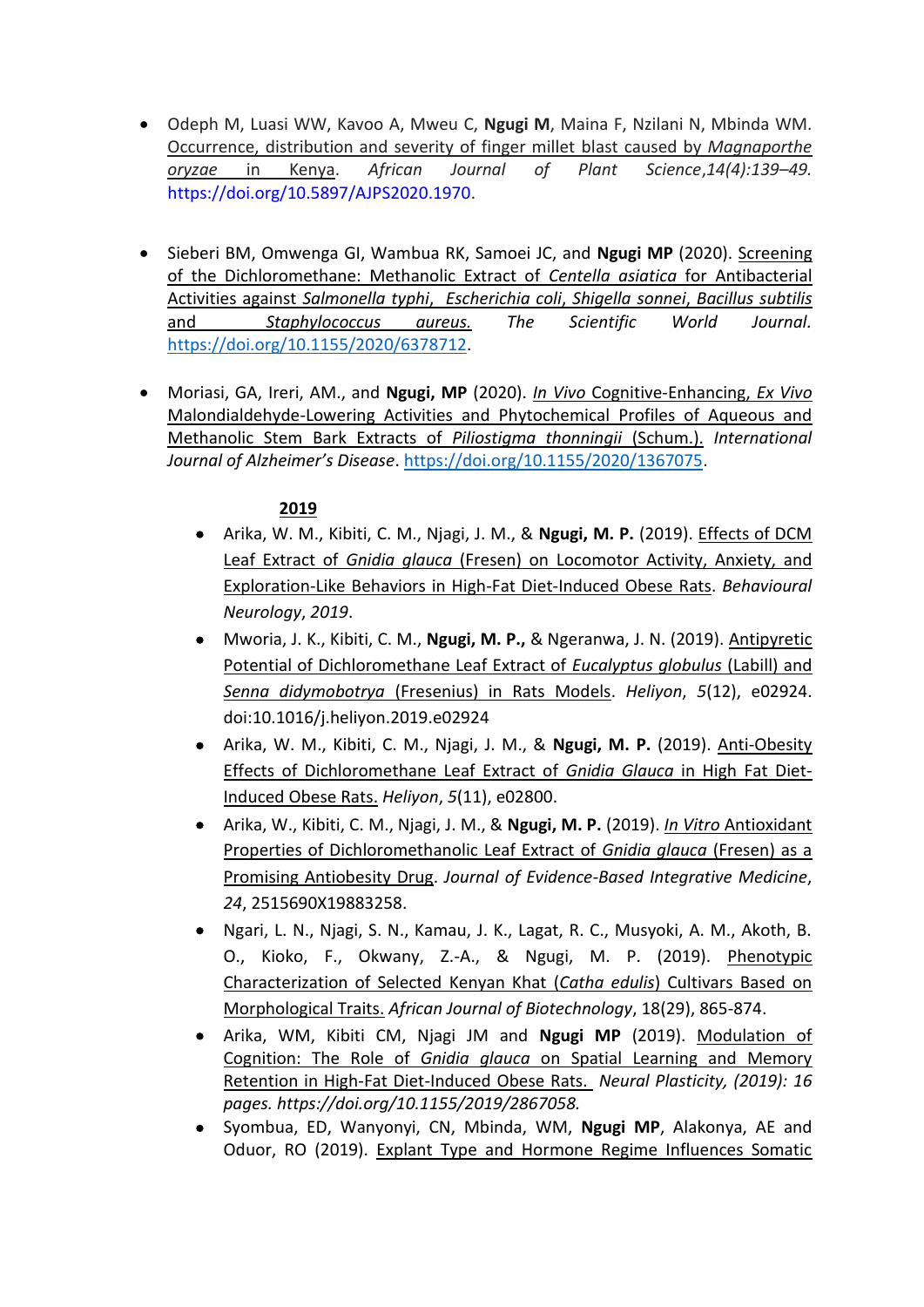Embryogenesis and Regeneration of Cassava. *African Journal of Biotechnology, 18(25):532-539. DOI: 10.5897/AJB2019.16853*

- Limbua PG, **Ngugi MP** and Oduor RO (2019). *In Vitro* Regeneration Protocol of Kenyan Adapted Groundnut (*Arachis hypogaea* L.) Genotypes using Cotyledonary Nodal Explants. *Journal Plant Biochemistry and Physiology, 7 (1):233-236. doi: 10.4172/2329-9029.1000233* **2018**
- NG Makenzi, WM Mbinda, RO Okoth, **MP Ngugi** (2018). *In Vitro* Plant Regeneration of Sweetpotato Through Direct Shoot Organogenesis*. Journal of Plant Biochemistry and Physiology, 6:1. doi: 10.4172/2329-9029.1000207*
- Ngetich A, Mweu C, **Ngugi M,** Mukami A, Ojulong H, Mbinda W (2018). Efficient Plant Regeneration Protocol for Finger Millet [*Eleusine coracana* (L.) Gaertn.] via Somatic Embryogenesis. *African Journal of Biotechnology,* 17(21): 660-667.
- Ngari LN, Njagi SN, Kamau JK, Lagat RC, Musyoki AM, Muiruri JK, **Ngugi MP** (2018). Genotypic Characterization of *Catha edulis* in Mt. Kenya Region, Kenya. *Journal of Phylogenetics and Evolutionary Biology,* 6: 203. doi:10.4172/2329-9002.1000203.
- Maoga JB, Mburu D and Ngugi MP (2018). *In Vitro* Antioxidant Effects of Dichloromethano–Methanolic Blend Extracts of *Clutia abyssinica* and *Maytenus obscura. Journal of Pharmaceutical Biology, 8(2), 28-34.*
- Ndile MM, Mbinda MW, **Ngugi PM** (2018). *Caesalpinia volkensii*: An Unexploited Natural Source of Medicine. *Journal of Phytopharmacology,* 7(3):288-291.
- Asunta Mukami, Alex Ngetich, Cecilia Mweu, Mutemi Muthangya, Richard O Oduor, **Mathew Ngugi**, Wilton Mbinda (2018). Rapid and efficient plant regeneration from shoot apical meristems of finger millet [*Eleusine coracana*  (L.) Gaertn.] via direct organogenesis. *African Journal of Biotechnology, 17(29): 898-905, 18 doi: 10.5897/AJB2018.16562*

- Mwangi J Mukundi, Njagi EN Mwaniki, **Ngugi M Piero,** Njagi J Murugi, Juma K Kelvin, Abdirahman A Yusuf, Mwonjoria K John, Ngetich K Alex, Agyirifo S Daniel, Gathumbi K Peter, Muchugi N Alice (2017). Potential Anti-diabetic Effects and Safety of Aqueous Extracts of *Urtica dioica* Collected from Narok County, Kenya. *Pharmaceutica Analytica Acta,* 8:5. doi: 10.4172/2153- 2435.1000548
- Nderitu KW, Mwenda SN, Macharia JN, Barasa SS, and **Ngugi MP (2017).**  Antiobesity Activities of Methanolic Extracts of *Amaranthus dubius*, *Cucurbita pepo*, and *Vigna unguiculate* in Progesterone-Induced Obese Mice. *Evidence-Based Complementary and Alternative Medicine,* Article ID 4317321. https://doi.org/10.1155/2017/4317321
- Onyango TO, Mburu DN, **Ngugi MP**, Kamau JK and Juma KK (2017). Effects of Maalox Plus® Antacid and PureCal® Calcium Supplement on Physical Characteristics, Body Weight, Tissue Minerals and Histopathology of Rats Subjected to Alcohol Intoxication, *Journal of Clinical & Experimental Pharmacology,* 7:3 doi: 10.4172/2161-1459.1000237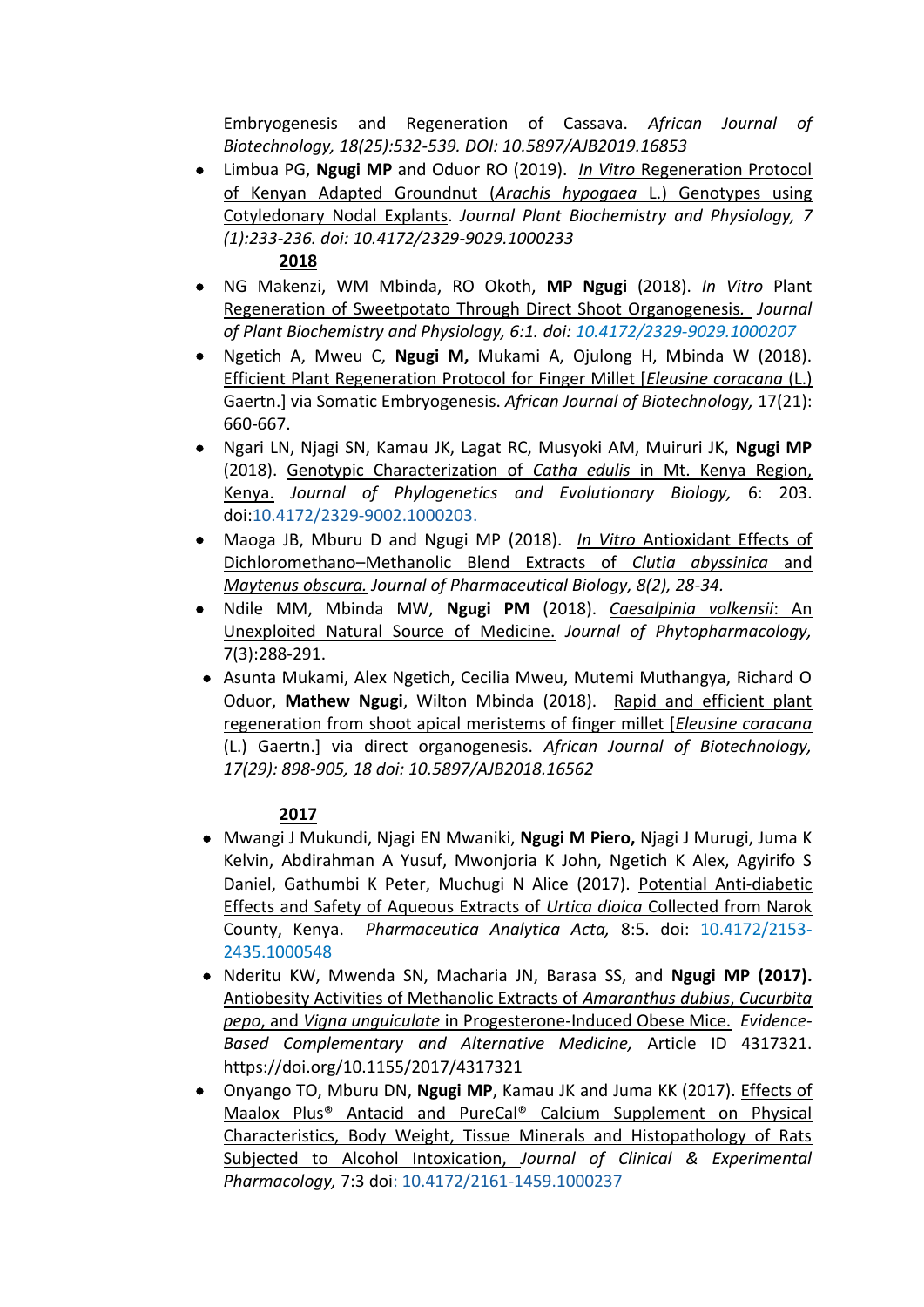- Onyango TO, Mburu DN, **Ngugi MP,** Kamau JK and Juma KK (2017). Effects of Maalox Plus® Antacid and PureCal® Calcium Supplements on Haematological and Biochemical Parameters of Rats Subjected to Alcohol Intoxication. *Journal of Alcoholism & Drug Dependence,* 5:3. doi: 10.4172/2329- 6488.1000265.
- Machani G Fridah, Muchugi Alice, **Ngugi M Piero,** Jamnadass Ramni, Omwenga I George, Kariba Robert, Mng'omba Simon and Prasad Hendre (2017). Molecular Characterization of Sclerocarya birrea ICRAF Field Genebank Collections. *Journal of Phylogenetics & Evolutionary Biology,* 5:3. doi: 10.4172/2329-9002.1000190
- Muia PK, **Ngugi MP** and Mburu DN (2017). Performance of GeneXpert Assay in Detecting Pulmonary Tuberculosis and Rifampicin Resistance in Patients Attending Kitui County Hospital, Kenya. *Journal of Tropical Diseases*, 5:4 doi: 10.4172/2329-891X.1000246.
- David NN, Michael NM, Beatrice GM, Shadrack MN, James KK, **Mathew PN**, Joan MN (2017). Hypoglycaemic Effects of Dichloromethane: Methanolic Leaf and Stem Bark Extracts of *Pappea capensis* in Male Albino Rats. *Journal of Diabetes Management*, 7(3):295-305.
- Veronica SA, Cheruiyot KS, Bosibori MJ, Munene IM, Murugi NJ, **Piero NM.** (2017). Antiinflammatory, Analgesic and Antipyretic Effects of Dichloromethane Stem Bark Extract of *Acacia mellifera*. *Journal of Phytopharmacology*, 6(4):239-246.
- Gaichu DM, Nthiga PM, Kariuki DM, **Ngugi MP,** Mburu DN (2017). Phytochemical Screening and Antipyretic Activities of Dichloromethane-Methanolic Leaf and Stem Bark Extracts of *Ximenia americana* in Rat Models. *Journal of Herbmed Pharmacology,* 6(3): 107-113.
- Daniel M. Gaichu, Peter M. Nthiga, Duncan M. Kariuki, **Mathew P. Ngugi,** David N. Mburu (2017). Anti-Inflammatory Activities of Dichloromethane-Methanolic Leaf and Stem Bark Extracts of *Ximenia americana* in Mice Models. *Journal of Herbmed Pharmacology,* 6(2): 55-61.
- Koech SC, Maoga JB, Sindani AV, Ireri MM, Mwonjoria JK, Njagi NM and **Ngugi MP** (2017). Anti-Inflammatory Activity of Dichloromethanolic Root Extract of *Clutia abyssinica* in Swiss Albino Mice. *Journal of Pharmacognosy & Natural Products, 3(1): 132.* doi: 10.4172/2472-0992.1000132.
- SK Mwihia, **MP Ngugi,** JM Maingi (2017). Phytochemical and Antioxidant Screening of Seed Extracts of Kenyan Custard Apple (*Annona squamosa*). *International Journal of Pharmaceutical Science Invention*, 6(7):24-30). ISSN  $2319 - 6718.$
- SK Mwihia, **MP Ngugi,** JM Maingi, JK Kamau, AW Muhuha (2017). Screening of Phytochemicals and Antibacterial Activity of Seed Extracts of Kenyan Sugar Apple (*Annona squamosa*) . *International Journal of Life Sciences Research*, 5(3):46-52). ISSN 2348-3148
- Koech SC, Ouko RO, Michael NM, Ireri MM, **Ngugi MP** and Njagi NM (2017). Analgesic Activity of Dichloromethanolic Root Extract of *Clutia abyssinica* in Swiss Albino Mice. *Natural Product Chemistry Research, 5(1): 255.* doi: 10.4172/2329-6836.1000255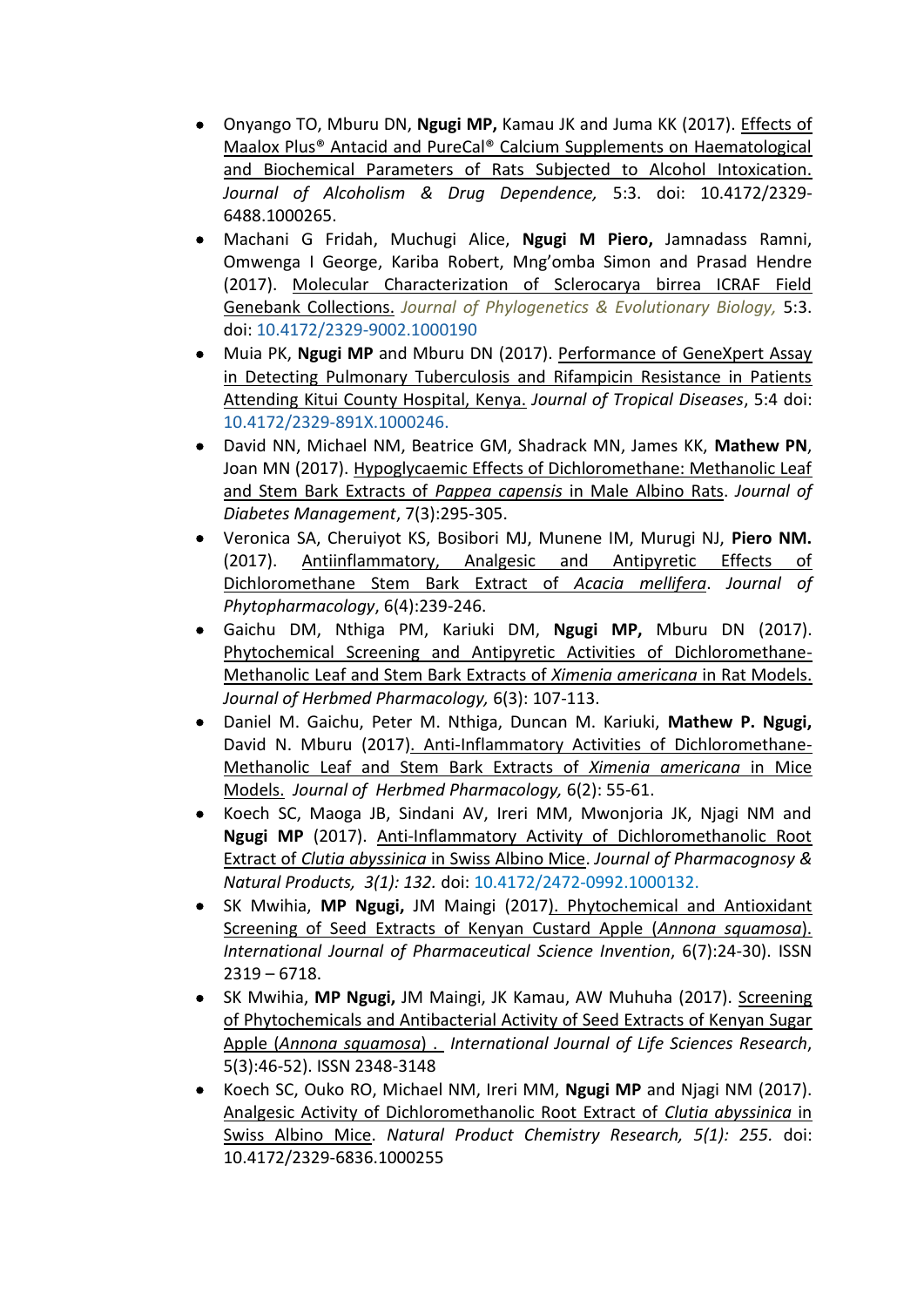- Kariuki DM, Gaichu DM, Mburu DN and **Ngugi MP** (2017). *In vivo* Safety of Dichloromethane-Methanolic Extract of *Allium sativum* in Normal Mice. *Journal of Drug Metabolism & Toxicology, 8 (1): 223.* doi:10.4172/2157- 7609.1000223
- Ouko RO, Koech SC, Arika WM, Osano KO, Ogola PE, Oduor RO and **Ngugi MP** (2017). Bioefficacy of Organic Extracts of *A. sativum* Against *S. zeamais*  (Coleoptera; Dryophthoridae). *Biological Systems Open Access*, 6:1 doi: 10.4172/2329-6577.1000174
- Ouko RO, Koech SC, Arika WM, Njagi SM, Oduor RO and **Ngugi MP** (2017). Bioefficacy of Organic Extracts of *Ocimum basilicum* against *Sitophilus zeamais. Entomology, Ornithology & Herpetology, 6 (1): 190.* doi: 10.4172/2161-0983.1000190
- Koech SC, Sindani AV, Maoga JB, Ouko RO, Njagi NM and **Ngugi MP** (2017). Anti-pyretic Potential of Dichloromethanolic Root Extract of *Clutia abyssinica*  in Wistar Albino Rats. *Medicinal and Aromatic Plants (Los Angel) 6: 281*. doi: 10.4172/2167- 0412.1000281
- Musila MN, Ngai DN, Mbiri JW, Njagi SM, Mbinda WM and **Ngugi MP** (2017). Acute and Sub-Chronic Oral Toxicity Study of Methanolic Extract of *Caesalpinia volkensii* (Harms). *Journal of Drug Metabolism and Toxicology*, 8 (1): 222. doi:10.4172/2157-7609.1000222.
- Michael N Musila1, Beatrice G Muthoni, Samson C Koech, Mathew P Ngugi, Wilton M Mbinda (2017). Evaluation of In vivo Toxicity of Methanolic Leaf Extract of *Vernonia lasiopus* (O. Hoffman). *Journal of Pharmacognosy and Natural Products,* 3:1. doi: 10.4172/2472-0992.1000133

- Matheri F, Teya F, Kioko F, Mawia AM, Mwangi M, Kirubi DT, **Ngugi M** and Runo S (2016). Genotyping of Kenyan *Passiflora Edulis Flavicarpa* Hybrid Accessions and their Parents using SSR Markers. *Vegetos 29:4.*  doi:10.4172/2229-4473.1000181
- Matheri F, Mwangi M, Runo S, **Ngugi M,** Kirubi DT, Njoroge A, Mawia AM, Kioko FW, Lagat R and Daniel NA (2016). Phenotypic Characterization of Selected Kenyan Purple and Yellow Passion Fruit Genotypes Based on Morpho-Agronomic Descriptors. *Advances in Crop Science and Technology,*  4(4): 226. doi:10.4172/2329-8863.1000226.
- Matheri F, Nyamai D, **Ngugi MP,** Runo S, Njuguna JK, Mwangi M and Kirubi DT (2016). Phenotyping of Selected Kenyan *Passiflora edulis* Varieties and Their Hybrids Based on Quantitative Morpho-agronomic Traits. *Journal of Horticulture, 3(3): 181.* doi:10.4172/2376-0354.1000181.
- Lagat R Chemutai, Mawia A Musyoki, Wambua F Kioko, Njagi S Mwenda, Karau G Muriira and **Ngugi M Piero** (2016). Physicochemical Characterization of Selected Rice (*Oryza Sativa* L.) Genotypes Based on Gel Consistency and Alkali Digestion. *Biochemistry & Analytical Biochemistry, 5 (3): 285.* doi:10.4172/2161-1009.1000285.
- Chemutai LR, Musyoki MA, Kioko WF, Mwenda NS, Muriira KG and **Piero NM** (2016). Genetic Diversity Studies on Selected Rice (*Oryza sativa* L.) Genotypes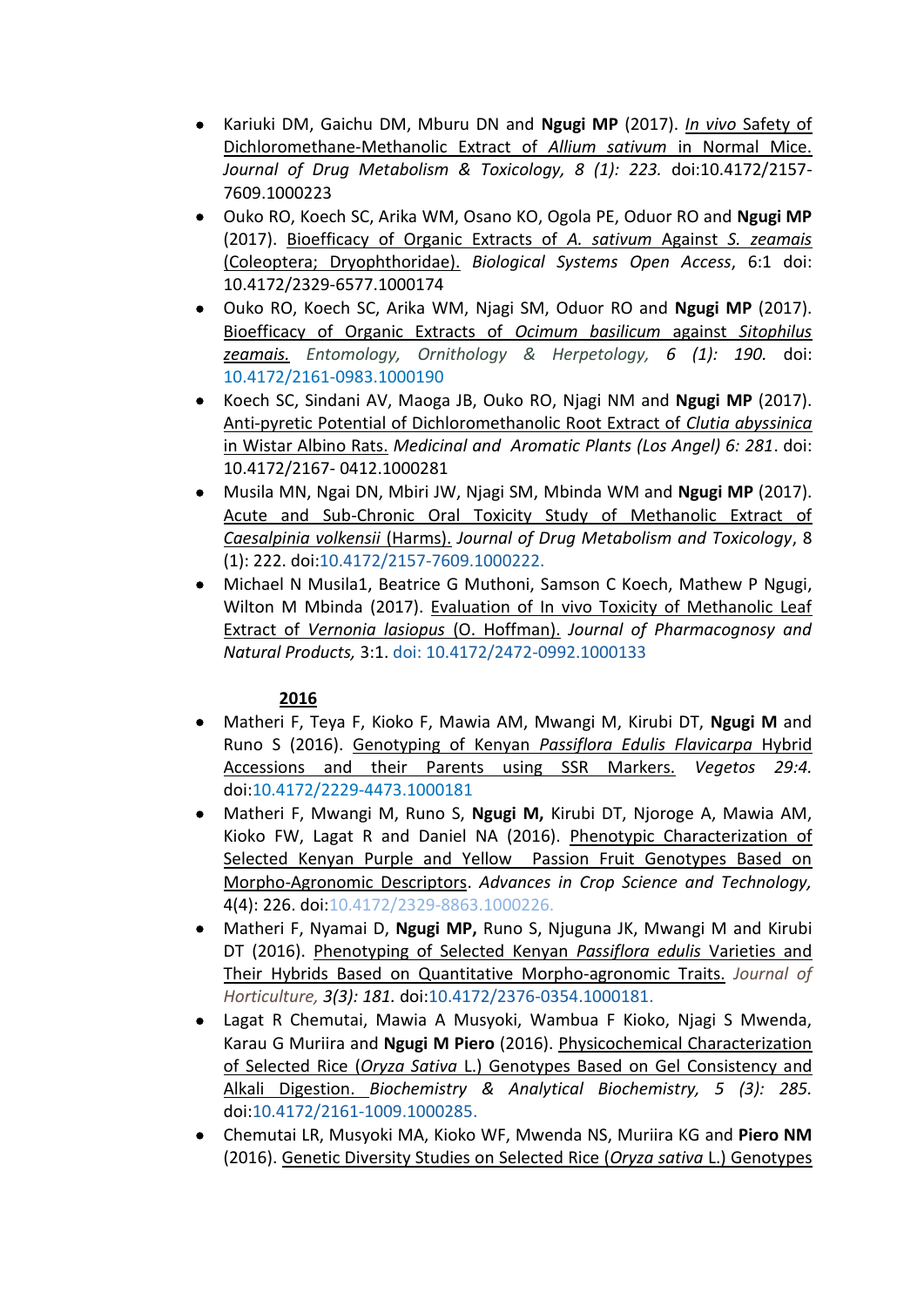based on Gel Consistency and Alkali Digestion. *Journal of Rice Research, 4(3): 172.* doi:10.4172/2375-4338.1000172.

- Kamau JK, Nthiga PM, Mwonjoria JK, Ngeranwa JJN, **Ngugi MP** (2016). Anti-Inflammatory Activity of Methanolic Leaf Extract of *Kigelia Africana (*Lam.) Benth and Stem Bark Extract of *Acacia Hockii* De Wild in Mice. *Journal of Developing Drugs, 5(2):156.* doi:10.4172/2329-6631.1000156.
- Nthiga PM, Kamau JK, Safari VZ, Mwonjoria JK, Mburu DN and **Ngugi MP** (2016). Antipyretic Potential of Methanolic Stem Bark Extracts of *Harrisonia Abyssinica* Oliv and *Landolphia Buchananii* (Hallier F.) Stapf in Wistar Rats. *Journal of Applied Pharmacy, 8(3):227.* doi:10.4172/1920-4159.1000227.
- Kamau JK, Nthiga PM, Safari VC, Njagi SM, Mwonjoria JK, **Ngugi MP** and Ngeranwa JJN (2016). Antipyretic Properties of Methanol Stem Bark Extracts of *Acacia hockii* De Wild and *Kigelia africana* (Lam) Benth in Wistar Rats. *Journal of Pharmacognosy & Natural Products, 2(3):118.* doi:10.4172/2472- 0992.1000118
- Nthiga PM, Kamau JK, Safari VZ, **Ngugi MP** and Mburu DN (2016). Antinociceptive Activity of Methanolic Stem Bark Extracts of *Harrisonia Abyssinica* Oliv and *Landolphia Buchananii* (Hallier F.) Stapf in Mice Models. *Journal of Pain and Relief, 5(4): 253.*doi:10.4172/2167-0846.1000253
- Ogola PE, Arika WM, Nyamai DW, Osano KO, Rachuonyo HO, Wambani JR, Lagat RC, Njagi SM1, Mumenya SW, Koteng' A, **Ngugi MP** and Oduor RO (2016). Determination of Background Ionizing Radiations in Selected Buildings in Nairobi County, Kenya. *Nuclear Medicine & Radiation Therapy, 7(3):289.*  doi:10.4172/2155-9619.1000289.
- Njagi SM, Lagat RC, Mawia AM, Arika WM, Wambua FK, Ouko RO, Ogola PE, Kamau JK, Nthiga PM, Musila MN, Mwitari PG and **Ngugi MP** (2016). *In Vitro* Antiproliferative Activity of Aqueous Root Bark Extract of *Cassia abbreviata* (Holmes) Brenan. *Journal of Cancer Science & Therapy, 8(5): 114-121.* doi:10.4172/1948-5956.1000402.
- Obel H. Jorum, Alex K. Machocho and **Ngugi M. Piero** (2016). Effects of Dichloromethane-Methanolic Leaf Extracts of *Carissa edulis* (Forssk) Vahl on Serum Lipid Profiles in Normal Rat Models. *Journal of Hypertension, 5(2):217.*  doi:10.4172/2167-1095.1000217.
- EN Marigi, JO Masanga, TL Munga, LS Karanja, **MP Ngugi,** WM Thagana, D Kirubi, M Mwangi, CM Githunguri, WM Muiru, DW Miano, AE Alakonya and RO Oduor (2016). Optimisation of a Somatic Embryogenesis and Transformation Protocol for Farmer-Preferred Cassava Cultivars in Kenya. *African Crop Science Journal, 24 (s1): 35–44.* ISSN 1021-9730/2016. doi: <http://dx.doi.org/10.4314/acsj.v24i1.4S>
- Njoroge W Anne, **Ngugi M Piero,** Aliyu Umar, Matheri Felix, Gitahi S Maina, Mwangi B Maina, Njagi J Muriithi, Mworia J Kiambi and Ngure G Mutero (2016). *In Vitro* Anti-Acetylcholinesterase Activity of Dichloromethane Leaf Extracts of *Carphalea glaucescens* in *Chilo partellus* Larvae. *Biochemistry and Analytical Biochemistry, 5(2):264.* doi:10.4172/2161-1009.1000264
- Arika WM, Nyamai DW, Agyirifo DS, **Ngugi MP** and Njagi ENM (2016). *In Vivo*  Antidiabetic Effect of Aqueous Leaf Extract of *Azardirachta indica*, *A. juss* in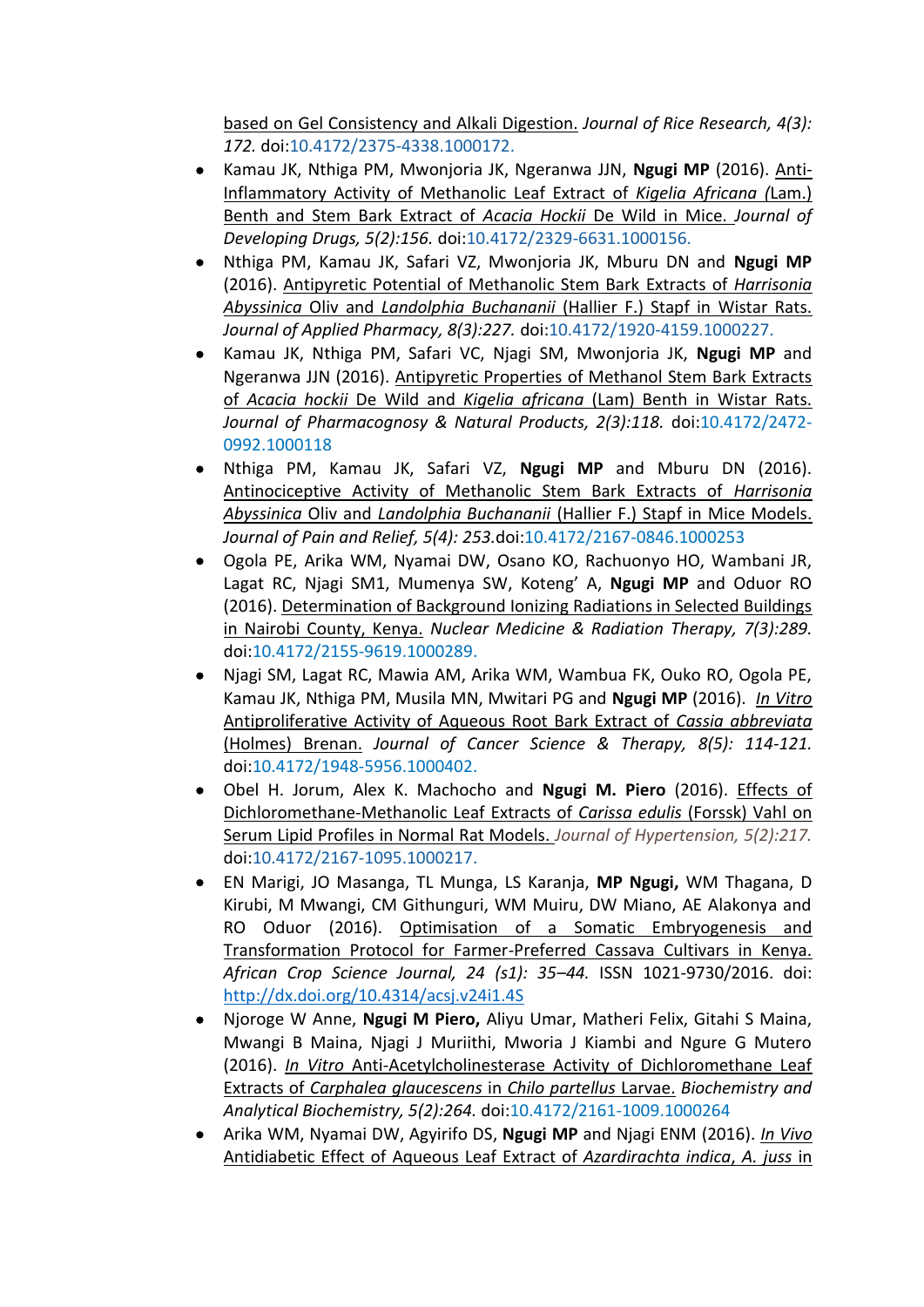Alloxan Induced Diabetic Mice. *Journal of Diabetic Complications & Medicine, 1(2):106.* doi:10.4172/jdcm.1000.106

- Osano KO, Nyamai DW, Ogola PE, Ouko RO, Arika WM, Bina MW, Mburu DN and **Ngugi MP** (2016). Evaluation of *In Vivo* Toxicity of Dichloromethane: Methanolic Leaf Extracts of *Prosopis juliflora* in Female Wistar Albino Rats. *Journal of Drug Metabolism and Toxicology, 7 (1): 200.* doi:10.4172/2157- 7609.1000200.
- Obel H Jorum, **Ngugi M Piero** and Alex K Machocho (2016). Haematological Effects of Dichloromethane-Methanolic Leaf Extracts of *Carissa edulis* (Forssk.) Vahl in Normal Rat Models. *Journal of Hematology & Thromboembolic Diseases, 4(1):232.* ISSN:2329-8790.
- Arika WM, Rachuonyo HO, Muchori AN, Lagat RC, Mawia AM, Wambani JR, Wambua FK, Nyamai DW, Ogola PE, Kiboi NG, Ouko RO, Njagi SM , Muruthi CW, **Ngugi MP** and Njagi ENM (2016). Hypoglycemic Effect of *Ocimum lamiifolium* in Alloxan-Induced Diabetic Mice. *Medicinal and Aromatic Plants*, *5(2): 228.* doi:10.4172/2167-0412.1000228.
- Arika WM, Ogola PE, Nyamai DW, Mawia AM, Wambua FK, Kiboi NG, Wambani JR, Njagi SM, Rachuonyo HO, Emmah KO, Lagat RC, Muruthi CW, Abdirahman YA, Agyirifo DS, Ouko RO, **Ngugi MP** and Njagi ENM (2016). Mineral Elements Content of Selected Kenyan Antidiabetic Medicinal Plants. *Advanced Techniques in Biology and Medicine, 4(1): 160-165.* doi: 10.4172/2379-1764.1000160
- Arika WM, Nyamai DW, Osano KO, **Ngugi MP** and Njagi ENM **(2016).**  Biochemical Markers of *In Vivo* Hepatotoxicity. *Journal of Clinical Toxicology, 6(2): 297.* doi:10.4172/2161-0495.1000297.
- Arika WM, Nyamai DW, Musila MN, **Ngugi MP** and Njagi ENM (2016). Hematological Markers of *In Vivo* Toxicity. *Journal of Hematology & Thromboembolic Diseases, 4(1):236.* doi:10.4172/2329-8790.1000236*.*
- Nyamai DW, Arika W, Ogola PE, Njagi ENM, **Ngugi MP** (2016). Medicinally Important Phytochemicals: An Untapped Research Avenue*. Research and Reviews: Journal of Pharmacognosy and Phytochemistry, 4(1):35-49.* e-ISSN:2321-6182; p-ISSN:2347-2332
- Nyamai DW, Arika WM, Rachuonyo HO, Wambani JR and **Ngugi MP (2016).**  Herbal Management of Benign Prostatic Hyperplasia. *Journal of Cancer Science & Therapy, 8(5): 130-134.* doi:10.4172/1948-5956.1000404.
- Safari VZ, **Ngugi MP,** Orinda G, Njagi EM (2016). Anti-pyretic, Antiinflammatory and Analgesic Activities of Aqueous Stem Extract of *Cynanchum Viminale* (L.) in Albino Mice. *Medicinal and Aromatic Plants, 5(2).236.*  doi:10.4172/2167-0412.1000236
- Safari VZ, **Ngugi MP,** Orinda G and Njagi EM (2016).Anti-pyretic, Antiinflammatory and Analgesic Activities of Aqueous Leaf Extract of *Urtica Dioica* (L.) in Albino Mice. *Medicinal and Aromatic Plants, 5(2):237.*  doi:10.4172/2167-0412.1000237.
- Safari VZ, Kamau JK, Nthiga PM, **Ngugi MP,** Orinda G and Njagi EM (2016). Antipyretic, Antiinflammatory and Antinociceptive Activities of Aqueous Bark Extract of *Acacia Nilotica* (L.) Delile in Albino Mice. *Pain Management and Medicine, 2(2):* 113. doi:10.4172/jpmme.1000113.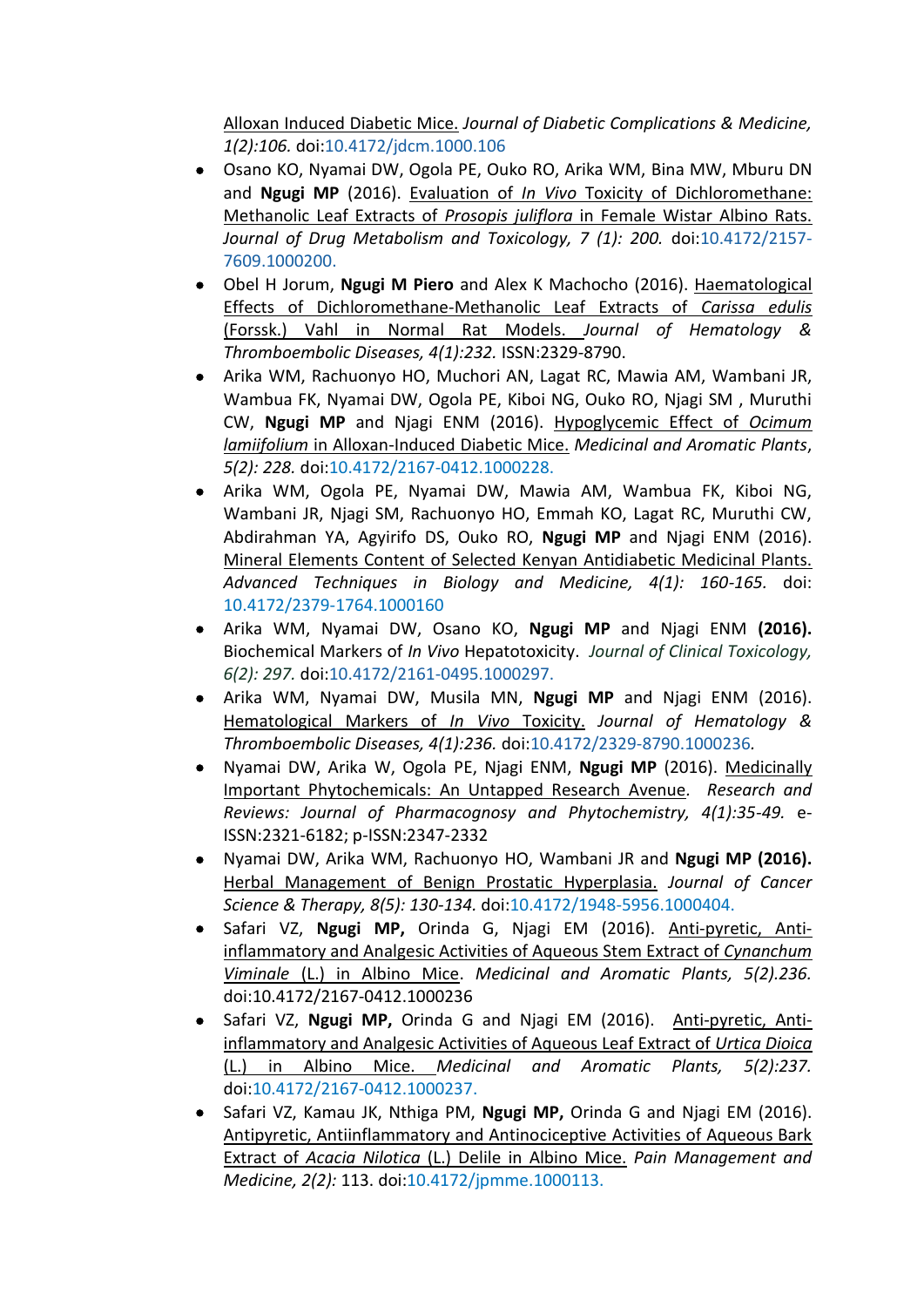- Joan M. Njagi, Daniel N. Akunga, Martin M. Njagi, **Mathew P. Ngugi,** Eliud M.N. Njagi (2016). Heavy Metal Pollution of the Environment by Dumpsites: A Case of Kadhodeki Dumpsite. *International Journal of Life Sciences and Scientific Research, 2(2):191-197.* ISSN: 2455-1716.
- Thomas M Musyoka, Nyamai W Dorothy, Arika M Wycliffe, Kelvin K Juma, Mutua D Nzioka, David Maina, Stanely K Waithaka, **Mathew P. Ngugi,** George O Orinda, Geoffrey M Karau, Eliud NM Njagi (2016). *In Vivo* Antianaemic Effect and Safety of Aqueous Extracts of *Erythrina abyssinica* and *Zanthoxylum usambarensis* in Mice Models. *Journal of Hematology & Thromboembolic Diseases, 4 (3): 242.* doi:10.4172/2329-8790.1000242
- Mugweru FG, Nyamai DW, Arika MW, **Ngugi MP,** Gathumbi PK, Njagi ENM and Ngeranwa JJN (2016). Antimicrobial Activity of Aqueous Extracts of *Maytemus putterlickoides*, *Senna spectabilis* and *Olinia usambarensis* on Selected Diarrhea-Causing Bacteria. *Journal of Bacteriology and Parasitology 7(2): 270.* doi: 10.4172/2155-9597.1000270.
- Miccah S. Seth, Leta T. Bedada, Steven M. Runo, **Mathew P. Ngugi**, Revel Iyer, Jennifer A. Thomson, Emmarold E. Mneney and Richard O. Oduor (2016). Drought tolerance in transgenic tropical maize (*Zea mays* L.) by heterologous expression of Peroxiredoxin 2 gene - *XvPrx2. African Journal of Biotechnology, 15(25):1350-1362. doi:10.5897/AJB2016.15371. ISSN: 1684- 5315.*
- Mbiri J. Wanja, Sichangi Kasili, Kisangau Patrick, Wilton Mbinda, **Ngugi M. Piero** (2016). Anti-inflammatory Properties of Methanolic Bark Extracts of *Terminalia brownii* in Wistar Albino Rats. *International Journal of Current Pharmaceutical Research, 8(3):100-104.* ISSN- 0975-7066.
- Njogu SM, Arika WM, Nyamai DW, **Ngugi MP,** Machocho AK, Ngeranwa JJN and Njagi ENM (2016). Hypoglycemic Effect of Aqueous and Ethyl Acetate Leaf Extract of *Maytenus putterkloides* in Alloxan Induced Diabetic Mice. *Journal of Diabetes and Metabolism, 7(6):685.* doi:10.4172/2155- 6156.1000685.
- Mwonjoria K. John, Umar Aliyu, Juma K. Kevin, Kahiga M. Titus, **Ngugi M. Piero**, Mburu David, Wanyonyi W. Alphonse, Githinji G. Charles, Ngeranwa N. Joseph (2016). Anti-inflammatory activity of *Craterostigma pumilum* (hochst) is associated with hyperalgesia. *International Journal of Pharmacology and Toxicology, 4 (2): 169-173.* doi: 10.14419/ijpt.v4i2.6497.
- Mbiri JW, Kasili S, Mbinda W, Kisangau PD and **Piero NM** (2016). Anti-Pyretic Properties of Methanolic Bark Extracts of *Terminalia brownii* in Wistar Rats (*Rattus novegicus*). *Journal of Pharmacognosy & Natural Products, 2(3): 121.*  DOI: 10.4172/2472-0992.1000121.
- Mbiri WJ, Kasili S, Kisangau DP, Musila NM, **Piero NM** and Mbinda WM (2016) Antinociceptive Properties of Methanolic Bark Extracts of *Terminalia brownii*  in Wistar Rats. *Journal of Pain and Relief, 5 (5): 261*. doi:10.4172/2167- 0846.1000261

# **2015**

• **Ngugi M Piero**, Murugi N Joan, Oduor O Richard, Mgutu A Jalemba, Ombori R Omwoyo and Cheruiyot R Chelule (2015). Determination of Cyanogenic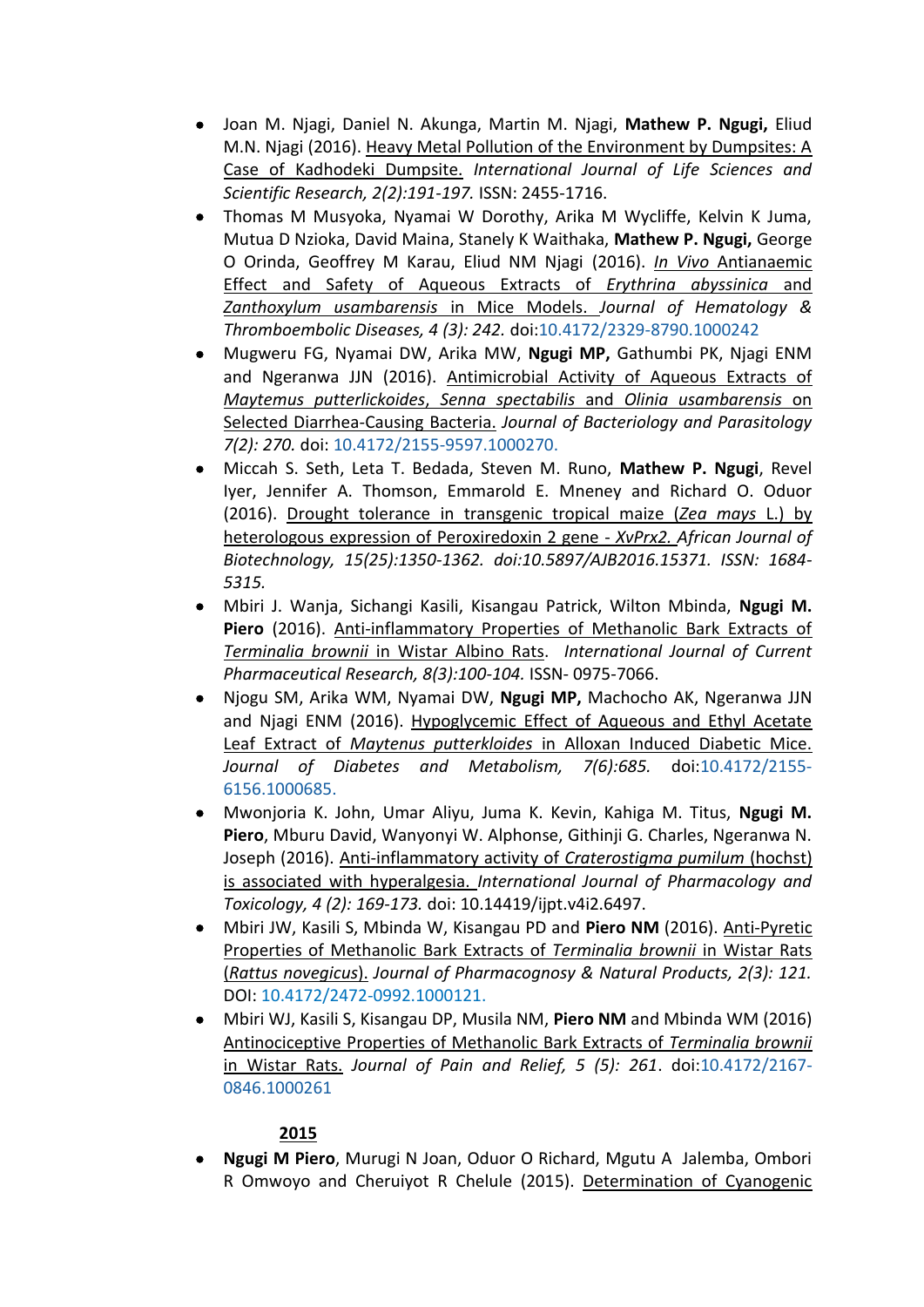Compounds Content in Transgenic Acyanogenic Kenyan Cassava (*Manihot esculenta* Crantz) Genotypes: Linking Molecular Analysis to Biochemical Analysis. *Analytical and Bioanalytical Techniques, 6(5):264-271.*  doi:10.4172/2155-9872.1000264

- **Piero NM**, Murugi NJ, Okoth OR, Ombori OR, Jalemba MA and Chelule CR (2015). RNAi-Mediated Downregulation of Cyano-Glycoside Biosynthesis in Kenyan Cassava (*Manihot esculenta* Crantz) Genotypes. *Plant Biochemistry and Physiology, 3 (3):148-153.* doi:10.4172/2329-9029.1000148
- **Ngugi M Piero,** Njagi NM Eliud, Kimuni N Susan, Orinda O George, Njagi J Murugi, Maina David, Agyirifo D Sakyi, Gathumbi K Peter, Kinge W Stanley and Ngeranwa JN Joseph (2015). *In Vivo* Antidiabetic Activity and Safety in Rats of *Cissampelos pareira* Traditionally Used in The Management of Diabetes Mellitus In Embu County, Kenya. *Journal of Drug Metabolism and Toxicology, 6(3):184-194.* doi:10.4172/2157- 7609.1000184.
- **Ngugi MP,** Oduor RO, Omwoyo RO, Njagi JM, Mgutu AJ and Cheruiyot RC (2015). Regeneration of Kenyan Cassava (*Manihot esculenta* Crantz) Genotypes. *Plant Biochemistry and Physiology, 3: 147.* doi:10.4172/2329- 9029.1000147.
- **Ngugi M Piero,** Kimuni NS, Ngeranwa NJ, Orinda OG, Njagi MJ, Maina D, Agyirifo SD, Gathumbi K, King'e WS and Njagi Eliud EN (2015). Antidiabetic and Safety of *Lantana rhodesiensis* in Alloxan-induced Diabetic Rats. *Developing Drugs,* 4: 129. doi:10.4172/2329-6631.1000129.
- **Ngugi M Piero** and Njagi M Joan (2015). Cancer: A Molecular Curse? *International Journal of Current Pharmaceutical Research*, *7(3):1-3.*
- Joan Murugi Njagi, **Mathew Piero Ngugi,** Cromwell Mwiti Kibiti, Joseph Ngeranwa, Wilson Njue, Peter Gathumbi and Eliud Njagi (2015). Hypoglycemic effect of *Helichrysum odoratissimum* in Alloxan-induced Diabetic Mice. *Phytopharmacology, 4:1-6*
- Mwangi J Mukundi, **Ngugi M Piero,** Njagi EN Mwaniki, Njagi J Murugi, Agyirifo S Daniel, Gathumbi K Peter and Muchugi N Alice (2015). Antidiabetic Effects of Aqueous Leaf Extracts of *Acacia nilotica* in Alloxan Induced Diabetic Mice. *Diabetes and Metabolism, 6(7):568-573.* doi: 10.4172/2155-6156.1000568
- Mwangi J Mukundi, Njagi E N Mwaniki, **Ngugi M Piero,** Njagi J Murugi, Agyirifo S Daniel, Gathumbi K Peter and Muchugi N Alice (2015). *In Vivo* Antidiabetic Effects of Aqueous Leaf Extracts of *Rhoicissus tridentata* in Alloxan Induced Diabetic Mice. *Developing Drugs, 4(3):131- 135.*doi:10.4172/2329-6631.1000131.
- Abdirahman YA, Juma KK, Makori WA, Agyirifo DS, **Ngugi MP**, Gathumbi PK, Ngeranwa JJN and Njagi ENM (2015). Blood Glucose Lowering Effect and Safety of the Aqueous Leaf Extracts of *Zanha Africana. Pharmaceutica Analytica Acta, 6 (9):422-431.* doi:10.4172/21532435.1000422
- Abdirahman YA, Juma KK, Mukundi MJ, Gitahi SM, Agyirifo DS, **Ngugi MP**, Gathumbi PK, Ngeranwa JJN and Njagi ENM (2015). In-Vivo Antidiabetic Activity and Safety of the Aqueous Stem Bark Extract of *Kleinia squarrosa. Diabetes and Metabolism, 6(9):601-612.* doi:10.4172/2155-6156.1000601
- Abdirahman YA, Juma KK, Nyamai DW, Njagi JM, Agyirifo DS, **Ngugi MP**, Gathumbi PK, Ngeranwa JJN and Njagi ENM (2015). *In-Vivo* Anti-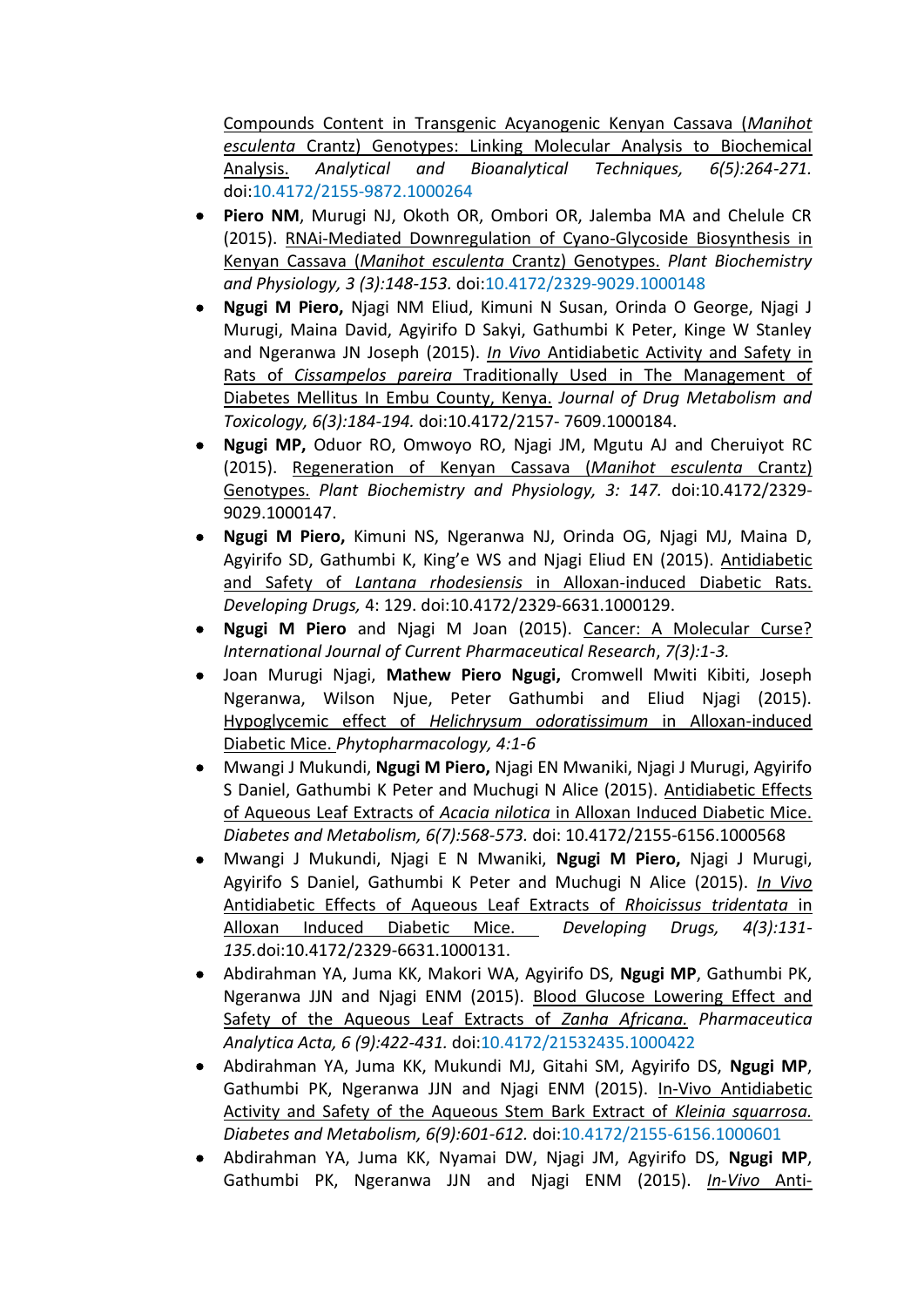hyperglycemic Activity and Safety of The Aqueous Stem Bark Extracts of *Aloe secundiflora. Medicinal and Aromatic Plants, S1: 003-007.* doi:10.4172/2167- 0412.S1-003

- Nyamai DW, Mawia AM1, Wambua FK, Abdirahman YA, Osano K, Lagat R, Mumbi B, Arika W, Juma KK, Anyango E, Mulugeta M, **Ngugi MP**, Muchugi A, Ng'ang'a M, Burugu MW and Ramni Jamnadass (2015). Growth Performance of Domesticated *Prunus africana* Population in Muguga, Kiambu County, Kenya. *Biochemistry and Physiology 4 (4): 185-190.* doi: 10.4172/2168- 9652.1000185.
- Nyamai DW, Mawia AM, Wambua FK, Njoroge A, Matheri F, Lagat R, Kiambi J, Ogola P, Arika W, Cheseto X, King'ori E, Ramni J, **Ngugi MP**, Muchugi A, Ng'ang'a M, Burugu MW (2015). Phytochemical Profile of *Prunus africana* Stem Bark from Kenya. *Journal of Pharmacognosy and Natural Products, 1(1):110-118.* doi: 10.4172/jpnp.1000110.
- Kimeu B Mwonga, Njagi EN Mwaniki, Yole S Dorcas and **Ngugi M Piero**  (2015). Molluscicidal Effects of Aqueous Extracts of Selected Medicinal Plants from Makueni County, Kenya. *Pharmaceutica Analytica Acta 6 (11): 445-450.* doi:10.4172/21532435.1000445
- Aliyu Umar, **Ngugi M Piero**, Allan J Mgutu, Njoroge W Ann, Gitahi S Maina, Mwangi B Maina, Njagi J Muriithi, Mworia J Kiambi, Ngure G Mutero and Mwonjoria K John (2015). BioEfficacy of Aqueous Crude Fruit Sap Extract of *Solanum incanum* against Green Peach Aphids *Myzus persicae* Sulzer (Homoptera: Aphididae). *Entomology, Ornithology & Herpetology, 5(1): 169- 174.* doi:10.4172/2161-0983.1000169
- Arika WM, Ogola PE, Abdirahman YA, Mawia AM, Wambua FK, Nyamai DW, Kiboi NG, Wambani JR, Njagi SM, Rachuonyo HO,Muchori AN, Lagat RC, Agyirifo DS, **Ngugi MP** and Njagi ENM (2015). *In Vivo* Safety of Aqueous Leaf Extract of *Lippia javanica* in Mice Models. *Biochemistry and Physiology, 5(1): 191-200.* doi: 10.4172/2168-9652.1000191
- Arika WM, Abdirahman YA, Mawia MA, Wambua KF, Nyamai DM, Ogola PE, Kiboi NG, Nyandoro HO, Agyirifo DS, **Ngugi MP** and Njagi ENM (2015). *In Vivo* Antidiabetic Activity of the Aqueous Leaf Extract of *Croton macrostachyus* in Alloxan Induced Diabetic Mice. *Pharmaceutica Analytica Acta 6 (11): 447- 452.* doi:10.4172/21532435.1000447*.*
- Mworia JK, Gitahi SM, Juma KK, Njagi JM, Mwangi BM, Aliyu U, Njoroge WA, Mwonjoria KJ, Nyamai DW, **Ngugi MP** and Ngeranwa JJN (2015). Analgesic Potential of Acetone Leaf Extract of *Caesalpinia volkensii* Harms in Mice. *Pharmaceutical Analytica Acta, 6 (11): 450-455*. doi:10.4172/21532435.1000450
- Wambua F Kioko, Musyoki A Mawia, **Ngugi M Piero**, Karau G Muriira, Nyamai D Wavinya, Lagat R Chemutai, Matheri Felix, Arika W Makori1 and Njagi S Mwenda (2015). Phenotypic Characterization on Selected Kenyan and Tanzanian Rice (*Oryza sativa* L) Populations Based on Grain Morphological Traits. *Journal Rice Research*, 3: 155-161. doi:10.4172/2375-4338.1000155.
- Arika WM, Abdirahman YA, Mawia MM, Wambua KF, Nyamai DM, Ogola PE, Kiboi NG, Nyandoro HO, Njagi SM, Agyirifo DS, **Ngugi MP** and Njagi ENM (2015). Hypoglycemic Effect of *Lippia javanica* in Alloxan Induced Diabetic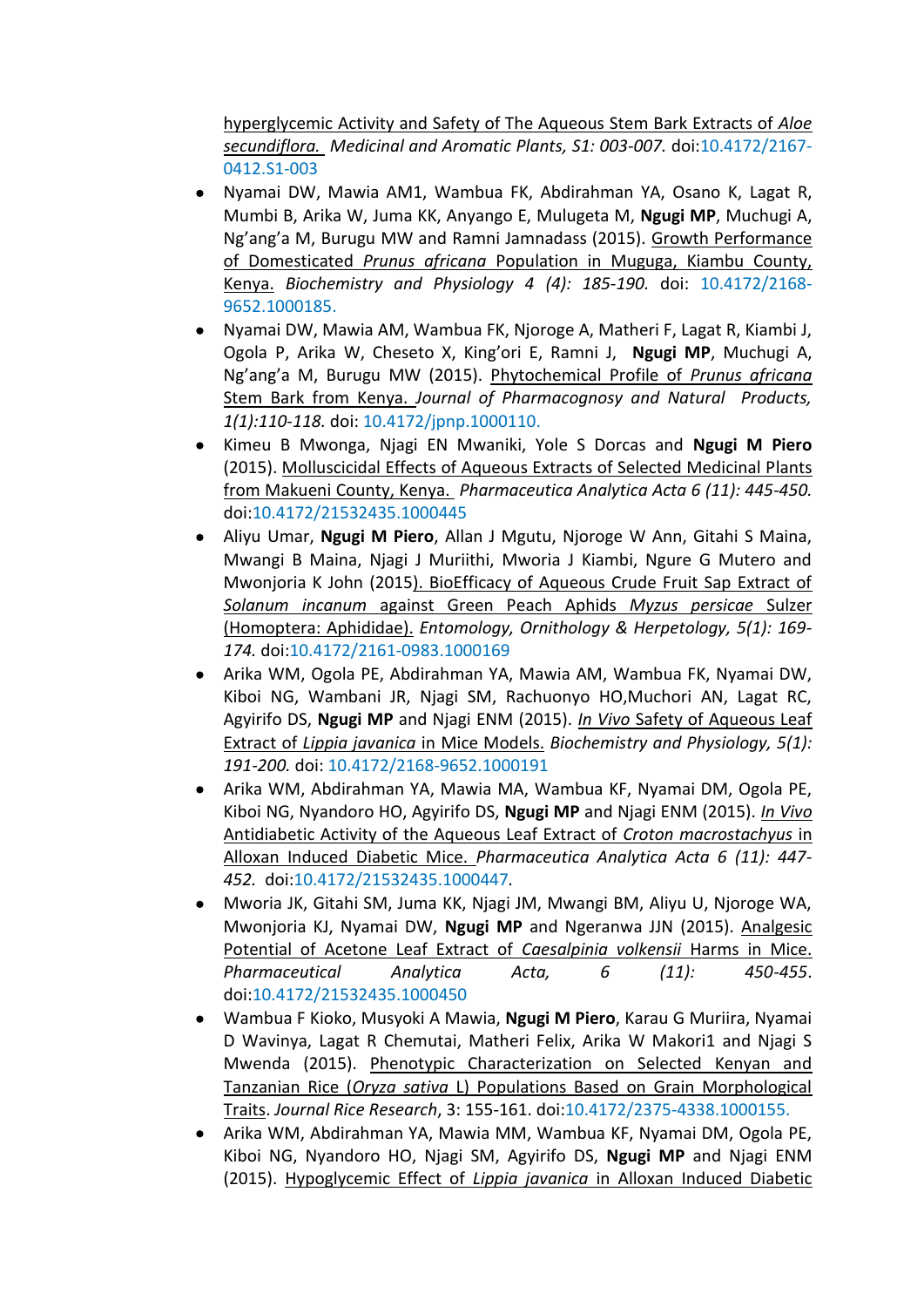Mice. *Journal of Diabetes and Metabolism, 6 (11): 624-630.* doi:10.4172/2155-6156.1000624.

- Aliyu Umar, Allan J Mgutu, **Ngugi M Piero**, Njoroge W Ann, Gitahi S Maina, Mwangi B Maina, Njagi J Muriithi, Mworia J Kiambi, Ngure G Mutero and Mwonjoria K John (2015). *In Vitro* Anti-Acetylcholinesterase Activity of Crude Fruits Sap Extract of *Solanum incanum* in Green Peach Aphids. *Journal of Developing Drugs, 4 (5): 142-145.* doi:10.4172/2329-6631.1000142.
- Njagi J Muriithi, Gitahi S Maina, Njagi M Mugendi, Mwangi B Maina, Mworia J Kiambi, Juma K Kelvin, Aliyu Umar, Mwonjoria K John, Njoroge W Ann, Abdirahman YA, **Ngugi M Piero** and Njagi NM Eliud (2015). Determination of Hematological Effects of Methanolic Leaf Extract of *Solanum. incanum* in Normal Mice. *Pharmaceutica Analytica Acta, 6 (10): 429-435*. doi: 10.4172/21532435.1000429
- Mworia JK, Gitahi SM, Juma KK, Njagi JM, Mwangi BM, Aliyu U, Njoroge WA, Mwonjoria J, Mawia AM, Nyamai DW, **Ngugi MP** and Ngeranwa JJN (2015). Antinociceptive Activities of Acetone Leaf Extracts of *Carissa Spinarum* in Mice. *Medicinal & Aromatic Plants,* S1: 006-010. doi:10.4172/2167-0412.S1- 006.
- Wambua F Kioko, Mawia A Musyoki, **Ngugi M Piero**, Karau G Muriira, Nyamai D Wavinya, Lagat Rose, Matheri Felix and Ngari L Ngithi (2015). Genetic Diversity Studies on Selected Rice (*Oryza sativa* L) Populations Based on Aroma and Cooked Kernel Elongation. *Journal of Phylogenetics and Evolutionary Biology*, *3(4): 158-164.* doi:10.4172/2329-9002.1000158
- Mawia A. Musyoki, Wambua F. Kioko, **Ngugi P. Mathew**, Agyirifo Daniel, Karau G. Muriira, Nyamai D. Wavinya, Matheri Felix, Lagat R. Chemutai, Njagi S. Mwenda, Mworia J. Kiambi and Ngari L. Ngithi (2015). Genetic Diversity Studies on Selected Rice (*Oryza Sativa* L) Genotypes Based on Amylose Content and Gelatinization Temperature. *Advances in Crop Science and Biotechnology, 3(5):193-199.* doi:10.4172/2329-8863.1000193.
- Mawia Musyoki A, Wambua Kioko F, Agyirifo Daniel, Nyamai Wavinya D, Matheri Felix, Langat Chemtai R, Njagi Mwenda S, Arika Arika W1, Gaichu Muthee D, Ngari Ngithi L, **Ngugi Piero M** and Karau Muriira G (2015). Phenotypic Diversity Studies on Selected Kenyan and Tanzanian Rice (*Oryza sativa* L) Genotypes Based on Grain and Kernel Traits. *Journal of Rice Research, 3(4):150-154.* doi:10.4172/2375-4338.1000150
- Abdirahman YA, Juma KK, Mukundi MJ, Gitahi SM, Agyirifo DS, **Ngugi PM,** Gathumbi PK, Ngeranwa JJN and Njagi ENM (2015). The Hypoglycemic Activity and Safety of Aqueous Stem Bark Extracts of *Acacia nilotica. Journal of Drug Metabolism and Toxicology, 6(4):189-198.* doi:10.4172/2157- 7609.1000189
- Juma KK, Fulakeza RMJ, Ngeranwa JN, **Ngugi MP** and Mburu ND (2015). Evidence Based Phytopharmacological Potential of Herbal Extracts in Post-Ingestion Management of Mycotoxins in Animal Models. *Clinical Toxicology, 5(4):254-262.* doi:10.4172/2161-0495.1000254
- Mwangi B. Maina, Gitahi S. Maina, Njagi J. Muriithi, Mworia J. Kiambi, Aliyu Umar, Mwonjoria K. John, Ngure G. Mutero, Juma K. Kelvin, Njoroge W. Ann, Mburu N. David and **Ngugi M. Piero** (2015). Antinociceptive Properties of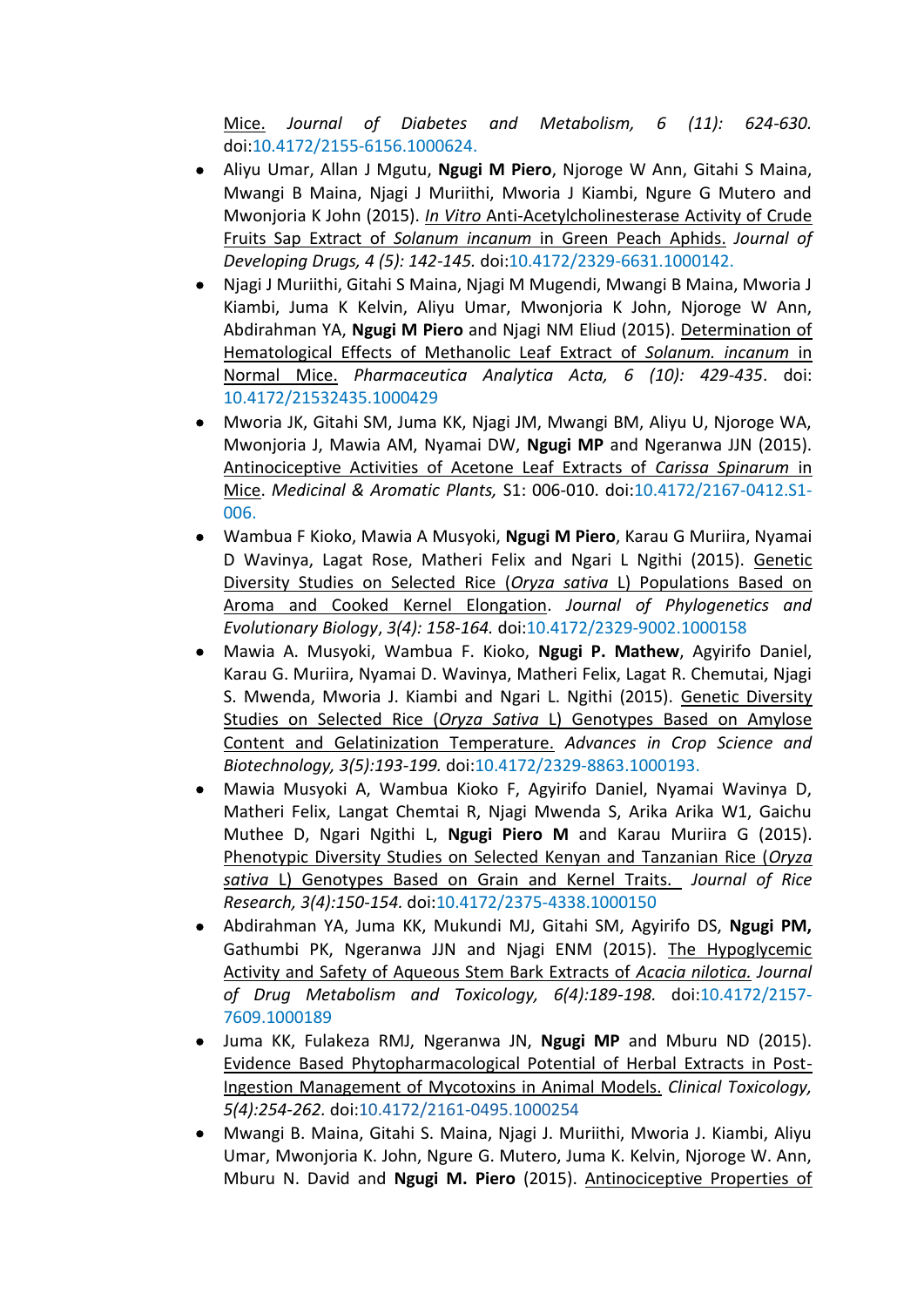Dichloromethane:Methanolic Leaf Extracts of *Caesalpinia volkensii* and *Maytenus obscura* in Animal Models. *Journal of Pain and Relief, 4(4):191-196.*  doi:10.4172/2167-0846.1000191.

- Njagi J Muriithi, Gitahi S Maina, Mwangi B Maina, Mworia J Kiambi, Juma K Kelvin, Aliyu Umar, Mwonjoria K John, Njoroge W Ann, **Ngugi M Piero** and Njagi NM Eliud (2015). Determination of Hematological Effects of Methanolic Leaf Extract of *Vernonia lasiopus* in Normal Mice. *Blood and Lymph, 5(3):139- 144.* doi:10.4172/2165-7831.1000139.
- Mwangi B Maina, Gitahi S Maina, Njagi J Muriithi1, Mworia J Kiambi, Aliyu Umar, Njoroge W Ann, Mwonjoria K John, **Ngugi M Piero**, Mburu N David (2015). Antiinflammatory Properties of Dichloromethane: Methanolic Leaf Extracts of *Caesalpinia Volkensii* and *Maytenus obscura* in Animal Models. *International Journal of Current Pharmaceutical Research, 7(3):83-87.*
- Gitahi S. Maina, Juma K. Kelvin, Mwangi B. Maina, Njagi J. Muriithi, Mworia J. Kiambi, Aliyu Umar, Mwonjoria K. John, Njoroge W. Ann, Mburu N. David, **Ngugi M. Piero** (2015). Antinociceptive Properties of Dichloromethane:Methanolic Leaf and Root Bark Extracts of *Carissa edulis* in Rats. *The Journal of Phytopharmacology, 4(2): 106-112*
- Gitahi S Maina, Mwangi B Maina, Njagi J Muriithi, Mworia J Kiambi, Juma K Kelvin, Aliyu Umar, Mwonjoria K John, Njoroge W Ann, **Ngugi M Piero,** Mburu N David (2015). Antipyretic Properties of Dichloromethane:Methanolic Leaf and Root Bark Extracts of *Carissa edulis* in Rats. *Asian Journal of Biomedical and Pharmaceutical Sciences, 5(43): 12-20.* doi: 10.15272/ajbps.v5i43.681. **2014**
- **MN Piero,** GM Nzaro and JM Njagi, (2014). Diabetes Mellitus A Devastating Metabolic Disorder. *Asian Journal of Biomedical and Pharmaceutical Sciences, 04(40):1-7*

# **7.2 Book Chapter**

• Richard Oduor, **Mathew Ngugi,** Vivian Tuei, Trizah Milugo and Joel Ochieng (2015). *Chapter Title:* How Ready is Sub-Saharan Africa to Adopt Biotech Crops? Lessons from Kenya (Chapter Six). In: Emma Arogundade (2015): USHEPiA Crossing Boundaries: Knowledges from the Continent. Siber Ink, South Africa, ISBN: 9781928309079.

# **8.0 CONFERENCES AND WORKSHOPS**

- **Muchemi PK,** *Kamau JW,* **Nchore SB***, Ngugi MP, Kimaru, SK. Mwangi. JW, Joyce W, Florence M. (2019). Genetic Response of Selected Maize Germplasm Screening for MLND Resistance in Kenya.* Kenyatta University Biennial Research and Innovation Conference, Kenyatta University, Nairobi, Kenya, 23-25 October 2019.
- Muchemi PK, *Kamau JW,* **Nchore SB***, Ngugi MP, Kimaru, SK. Mwangi. JW, Joyce W, Florence M, Munguti F. (2019.). Relationship between Level of Education, Farmers Varietal Prevalence, control and distribution of Maize Lethal Necrosis in Bomet County.* Kenyatta University Biennial Research and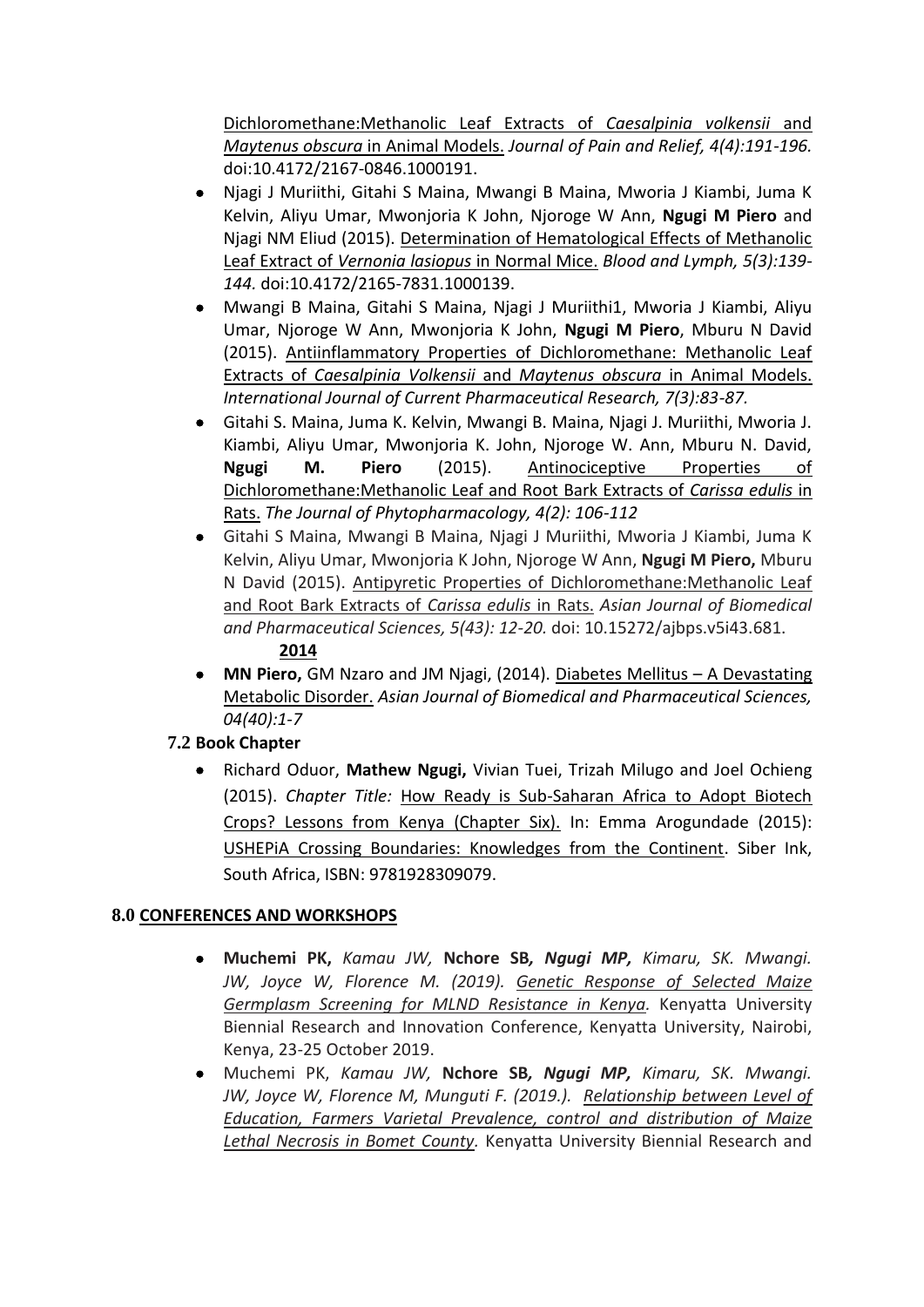Innovation Conference, Kenyatta University, Nairobi, Kenya, 23-25 October 2019.

- Muchemi PK*, Kamau, JW,* Nchore SB, *Omwoyo RO, Kimaru SK, Ngugi MP, (2019). Use of low Tissue Culture Technology Towards Food Sustainability in Kenya.* Kenyatta University Biennial Research and Innovation Conference, Kenyatta University, Nairobi, Kenya, 23-25 October 2019.
- Muchemi PK*, Kamau, JW,* Nchore SB, *Ngugi MP, Omwoyo RO, Kimaru SK. (2018). Use of low Tissue Culture Technology Towards Food Sustainability in Kenya.* RUFORUM Biennial Conference
- Muchemi PK, *Kamau JW, Ngugi MP,* Nchore SB*. Mwangi. JW (2018) The Currents Status of Maize Lethal Necrosis Disease in Nyandarua County, Kenya.* Horticultural Association of Kenya

### **9.0 NETWORKING AND COLLABORATION WITH EXTERNAL ORGANIZATIONS**

- **2018 to date:** Carrying out a joint research with Jomo Kenyatta University of Agriculture and Technology (JKUAT) and Pwani University on "Pathogen Diversity, Host-Plant Resistance and Disease Management Strategies of Finger Millet Blast in Kenya"
- **2016 to date:** Carrying out a joint research with Agricultural Research Council (ARC) of South Africa on "Proteomics and Contained Laboratory Assessment of Locally Developed Transgenic Drought Tolerant Maize"

#### **10.0 EXTERNAL AND INTERNAL GRANTS**

- **2018 to date:** Awarded Ksh 1 Million (as a Principal Investigator) by Kenyatta University under Vice chancellor's Research Grant for research on "Advancing Locally Developed Biotech Drought Tolerant Maize towards Commercialization for Enhanced Food Security"
- **2018 to date:** Jointly awarded Ksh 17,505,000 (as a Co-Principal Investigator) from National Research Fund, Kenya to undertake a Multi-Disciplinary Research on "Pathogen Diversity, Host-Plant Resistance and Disease Management Strategies of Finger Millet Blast in Kenya"
- **November, 2016:** Awarded KSh 3 Million research grant from the 5<sup>th</sup> Kenya-South Africa Joint Call for proposals awarded by the National Research Fund (NRF) of Kenya and National Research Foundation (NRF) of South Africa

### **11.0 LOCAL, REGIONAL AND INTERNATIONAL APPOINTMENTS**

### **11.1 External Examiner in other Universities**

- **2020 to date:** External Examiner, Uzima University, School of Medicine
- **2018 to date:** External Examiner, Technical University of Mombasa, Department of Pure and Applied Sciences.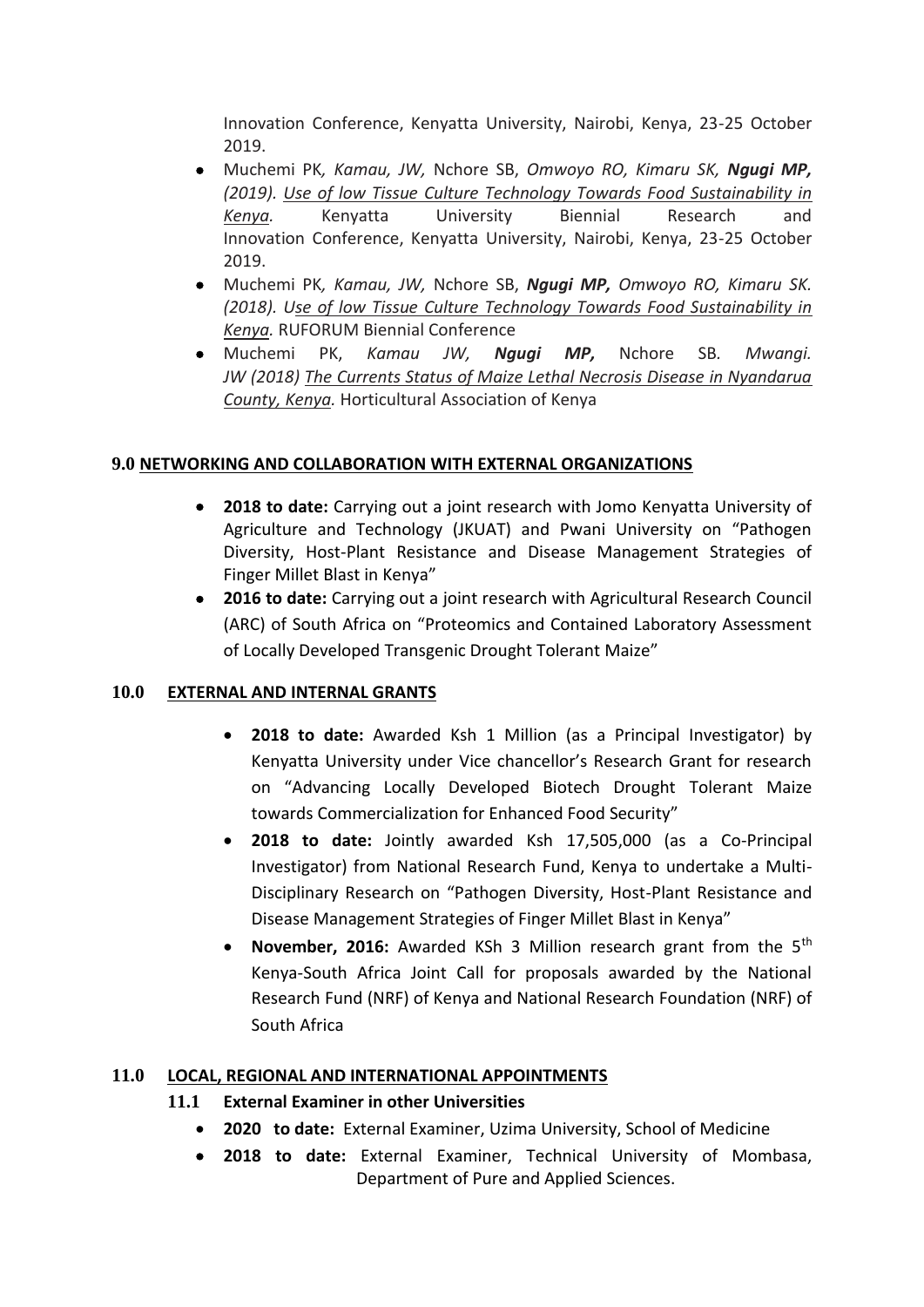- **2016 to 2018:** External Examiner, Jomo Kenyatta University of Agriculture and Technology (JKUAT), Mombasa CBD Campus
- **March, 2016:** Dphil Thesis external Examiner, Department of Pharmacy, University of Zimbabwe.

# **11.2 Review of Professional Periodicals**

- **2021 to date:** Editorial Board Member, Advances in Clinical Toxicology (ACT) <https://medwinpublishers.com/open-access.php>
- **2020 to date:** Editorial Board Member, Journal of Advanced Biotechnology and Experimental Therapeutics (JABET)<https://www.bsmiab.org/jabet>
- **2016 to date:** Editorial Board Member, *Archives of Microbiology and Immunology*

# **11.3 Appointment to Boards**

- **January, 2017:** Appointed Chairman, Board of Management of S.A Gikuyari Day Secondary School
- **March, 2019**: Reappointed Chairman, Board of Management of S.A Gikuyari Day Secondary School
- **January, 2016:** Appointed Member, Board of Management of Gitiburi Day Secondary School
- **March, 2019:** Appointed Chairman, Board of Management of Gitiburi Day Secondary School

# **12.0 AWARDS/RECOGNITION**

- **10th September, 2002:** Awarded Msc Scholarship by Kenyatta University
- **12th October, 2002:** Awarded a Certificate of Merit by the Biochemical Society of Kenya (BSK) for being the Best Overall Biochemistry student in Kenyatta university in 2001/2002 Academic year.
- <sup>2nd</sup> February, 2007: Awarded PhD Scholarship by Danish International Development Agency (DANIDA)
- **23rd December, 2012:** Awarded a Scientific Credit certificate by OMICS Publishing Group as a prestigious author in the Journal of Diabetes and Metabolism whose paper had the highest number of full text downloads and citations

# **13.0 COMMUNITY OUTREACH**

- Chairman, Kenyatta University Biochemistry and Biotechnology Staff Welfare Association (KUBBSWA)
- July, 2014: Chief Guest, Prize Giving Day at Mt. Kinangop Girls' Secondary School
- Chief Guest in several fundraisers to raise money for schools, churches and needy students
- Routine delivery of motivation talks to high school students and youth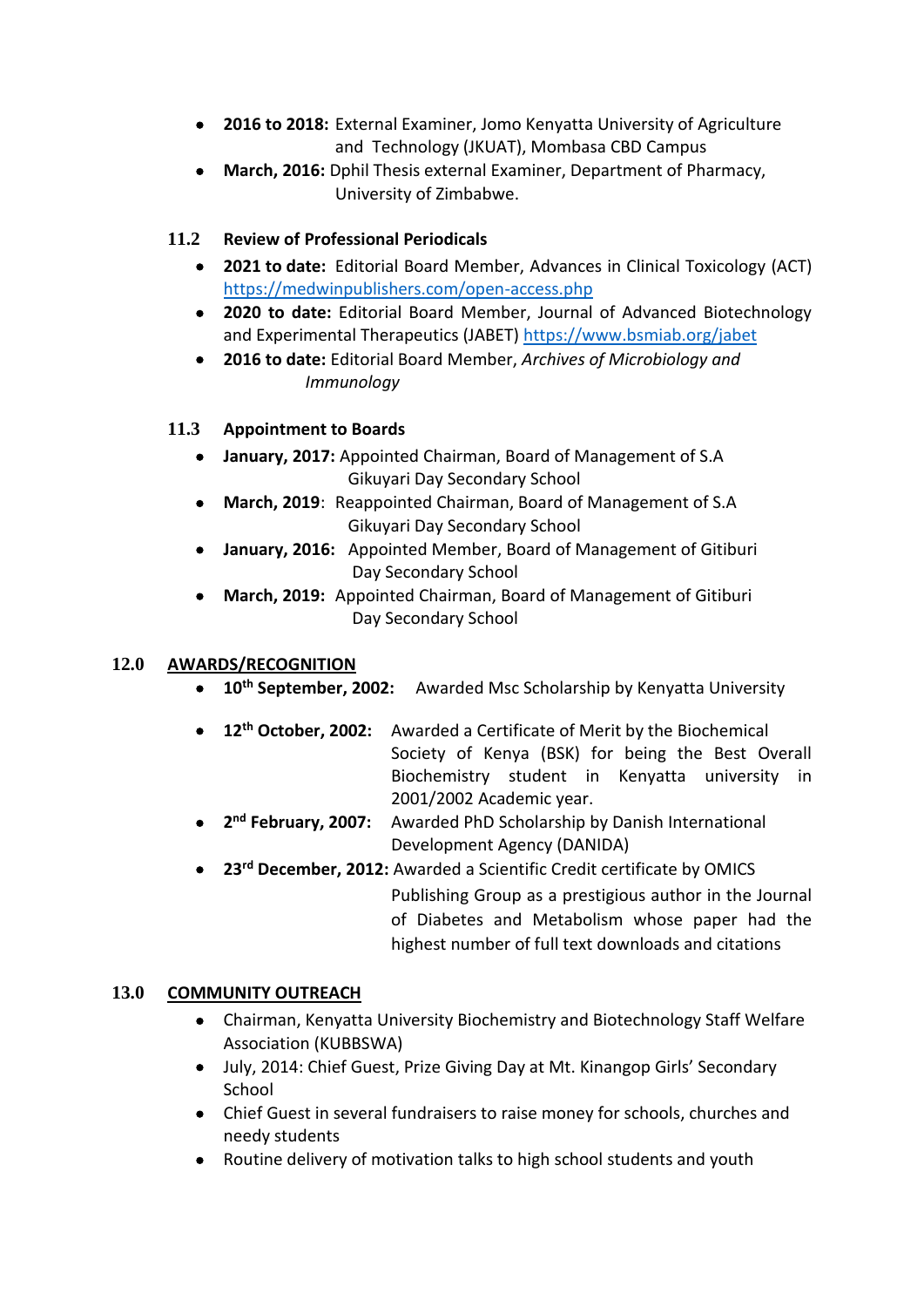### **14.0 ACADEMIC LEADERSHIP**

# **14.1 Development of Teaching/Academic Programmes at Kenyatta University**

- **2015:** Review of Bsc (Biochemistry) and Bsc (Molecular and Cellular Biology) programmes
- **2016:** Review of Bsc (Forensic Science) programme
- **2011:** Development of Diploma (Forensic Science) and Postgraduate Diploma (Forensic Science) Courses

### **14.2 Developing Programmes External to Kenyatta University**

• **2014:** Developed Bsc (Forensic Science) Curriculum for the University of Rwanda to be offered to Senior Police Officers at Rwanda National Police College

# **14.3 Leading Research Project**

- **March, 2017:** Principal Investigator for a collaborative research project funded by The National Research Fund (NRF) of Kenya and National Research Foundation (NRF) of South Africa on "Proteomics and Contained Laboratory Assessment of Locally Developed Transgenic Drought Tolerant Maize"
- **August, 2017:** Principal Investigator for research on "Advancing Locally Developed Biotech Drought Tolerant Maize towards Commercialization for Enhanced Food Security" funded under Vice chancellor's Research Grant in Kenyatta University

### **15.0 OTHERS**

### **15.1 Membership to Professional Bodies**

- **January, 2015 to date:** Member, Kenya Chemical Society
- **2002 to Present:** Member, Kenya Biochemical Society

### **16.0 REFEREES**

- 1. Prof. Michael Gicheru Associate Professor and Dean, School of Pure and Applied Sciences, Kenyatta University, P.O Box 43844-00100, Nairobi. Email Address: [gicheu.michael@ku.ac.ke](mailto:gicheu.michael@ku.ac.ke)
- 2. Dr. John Maingi, Lecturer and Director, Technical and Vocational Education Training (TVET) Kenyatta University, P.O Box 43844-00100, Nairobi. Email Address: [maingi.muthini@ku.ac.ke](mailto:maingi.muthini@ku.ac.ke)